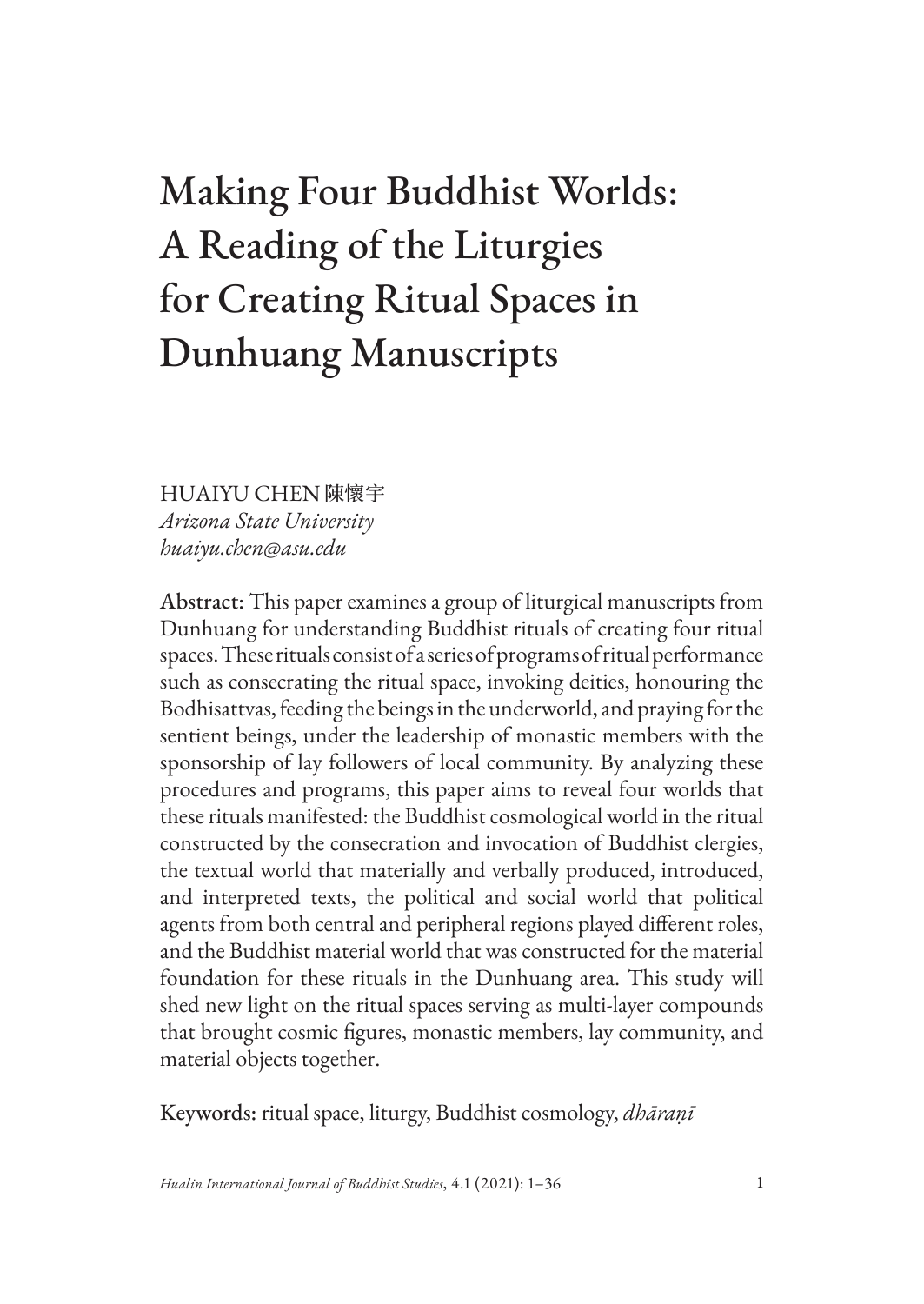#### DOI: https://dx.doi.org/10.15239/hijbs.04.01.01

#### **Introduction**

Several manuscripts discovered at the library cave in Dunhuang<br>
contain numerous liturgical prayers (*yuanwen* 願文) that deserve comprehensive examination. Many of these liturgical prayers are intended as templates and often appear as groups and other practical manuals of Buddhist rituals. Some of these liturgical prayers bear titles, but some fragments without titles must be identified based on their content. Even those manuscripts with titles might not reflect the real nature and function of the texts themselves, given that the original owners of the texts sometimes casually wrote down the titles themselves. In short, while reading these fragments, we need to carefully examine their style, content, and function to understand better the texts they represent.<sup>1</sup>

From the perspective of physical material, it is clear that many liturgical prayers did not come from a single paper scroll with several continuous sheets but are instead written along with the various miscellanea. Therefore, sometimes it is difficult to determine if these liturgical prayers served as ritual manuals in the authentic setting of ritual performance or merely appeared as templates for ritual texts. Thus, an approach that combines textual and visual materials can shed new light on the sophisticated worlds in these rituals.

This paper focuses on the following manuscripts from Dunhuang: P. 2058, P. 2838, P. 2915, P. 3149, P. 3765 in the Pelliot collection

<sup>1</sup> Huang, Zeng, & Hong, 'Dunhuang yuanwen yanjiu', 371–87; Huang & Li, 'Dunhuang bianwen zhong de yuanwen', 363–70; Zhang, 'Tanfo yu tanzhai', 60–73; Hao, 'Guanyu Dunhuang xieben zhaiwen de jige wenti', 64–71; Wang, 'Cong Dunhuang zhaiyuan wenxian kan Fojiao de zaidihua yinying', 1–40; Teiser, 'Ornamenting the Departed', 201–37; Teiser, 'Shilun zhaiwen de biaoyanxing', 295–308; Teiser, 'Wei wangzhe yuan', 284–307; Chen, 'Dunhuang P. 2058v wenshu', 167–85; Ding, *Divine Transactions*.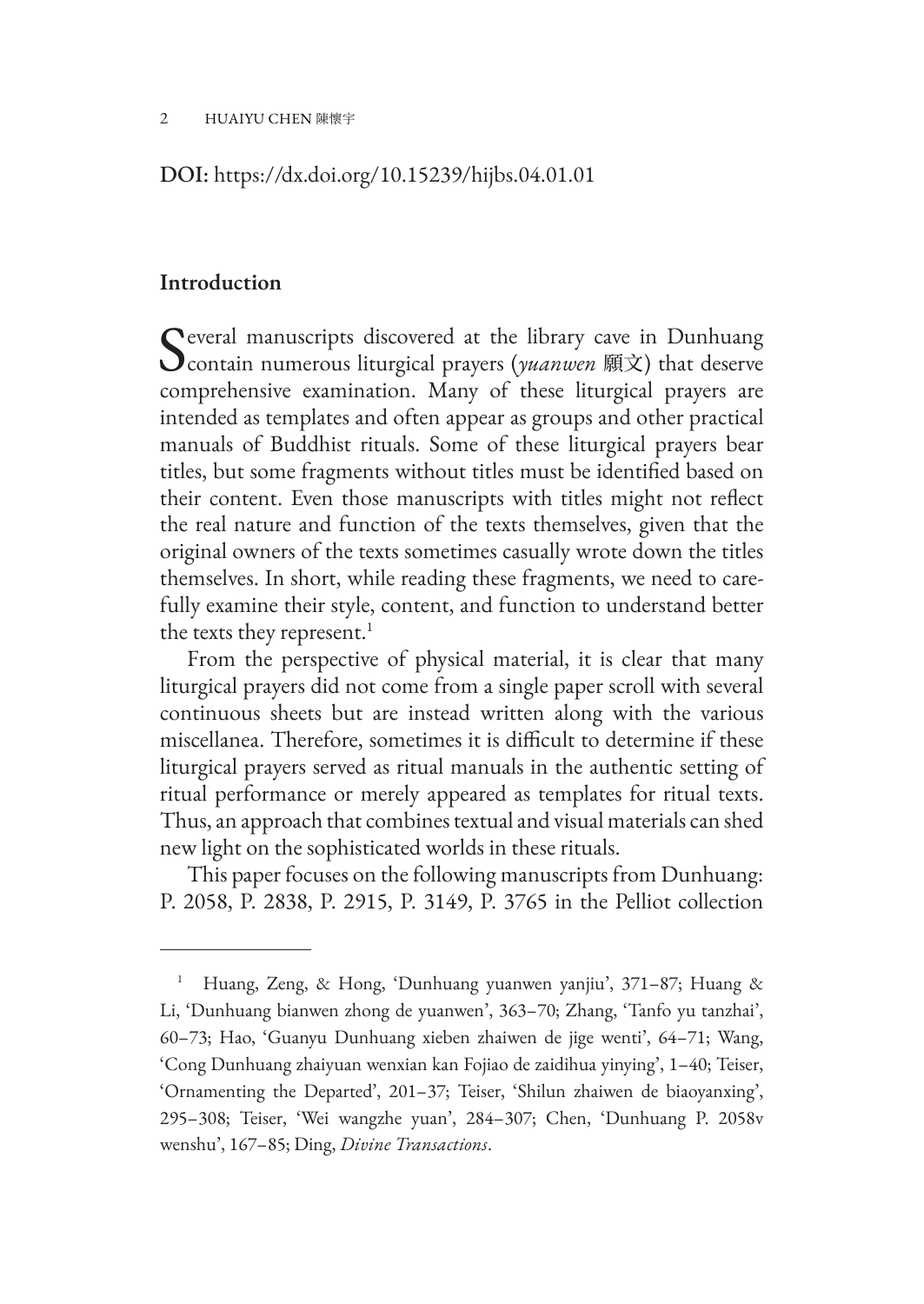and S. 663, S. 1137, S. 3914, S. 4537 in the Stein collection. This group of texts, to my understanding, represent a distinctive genre of ritual manuals for creating several types of ritual spaces by local patrons in Dunhuang. Namely, they illustrate at least the rituals of creating four ritual spaces centering on four main icons as follows: the Buddha's Crown (Foding 佛頂),<sup>2</sup> the Great Compassion (Dabei 大悲) Avalokiteśvara Bodhisattva, Mahāpratisarā (Suiqiu 隨求) Bodhisattva,<sup>3</sup> and the Golden Light (Jinguangming 金光明).<sup>4</sup> In addition, many paintings from Dunhuang could be identified as images associated with these rituals, such as Ch. 00151 and Ch. 00249 in the Stein Collection of the British library and EO 1232, EO 3639, MG 17688

<sup>2</sup> Michelle C. Wang traces the process of maṇḍalalization of the *dhāraṇī* and the use of Chinese terms including 'tan' and 'chang', as *maṇḍalas* in the Chinese Buddhist ritual context; see her *Maṇḍalas in the Making*, 23–50. Koichi Shinohara studies the method of creating the Buddha's Crown *Maṇḍala* based on the canonical sources *T* no. 972 and *T* no. 973 translated by Amoghavajra (Bukong 不空 [704–774]) and Śubhakarasiṃha (Shanwuwei 善無畏, 637–735); see Shinohara, 'The Ritual of the Buddhoṣṇīṣa Vijaya Dhāraṇī Maṇḍala'. As my paper shows, there is a gap between the canonical ritual and local ritual practiced in medieval Dunhuang.

<sup>3</sup> For a detailed description on setting up this ritual space, see *Foshuo suiqiu jide dazizai tuoluoni Shenzhou jing*, *T* no. 1154, 20: 641c. Many scholars have discussed this Bodhisattva and associated spells. See Drège, 'Les premières impressions des dhāranī de Mahāpratisarā'; Furuseka, 'Daizuigu darani o megutte'; Asai, 'Daizuigu daranikyō bonzokan taisho kenkyū'; Ma, 'Da Suiqiu tuoluoni mantuluo tuxiang de kaocha'; Copp, *The Body Incantatory*, 59–140; Wang, 'Ritual Practice without Practitioner?'.

<sup>4</sup> Interestingly, one of Amoghavajra's translations of ritual proceedings, *Yuqie jiyao yankou shishi qijiao Anantuo yuanyou* (*T* no. 1319), tells us that a ritual space is consecrated and four fire pearls are set up at four corners. In each pearl there are images of four figures: Foding 佛頂 in northeast, Dabei 大悲 in southeast, Suiqiu 隨求 in southwest, and Zunsheng 尊勝 in northwest. However, this is suspicious since Foding seems to be the same as Zunsheng. See its associated scriptures including *Foshuo Foding zunsheng tuoluoni jing* (*T* no. 971) and *Foding zunsheng tuoluoni niansong yiguifa* (*T* no. 972), translated by Amoghavajra.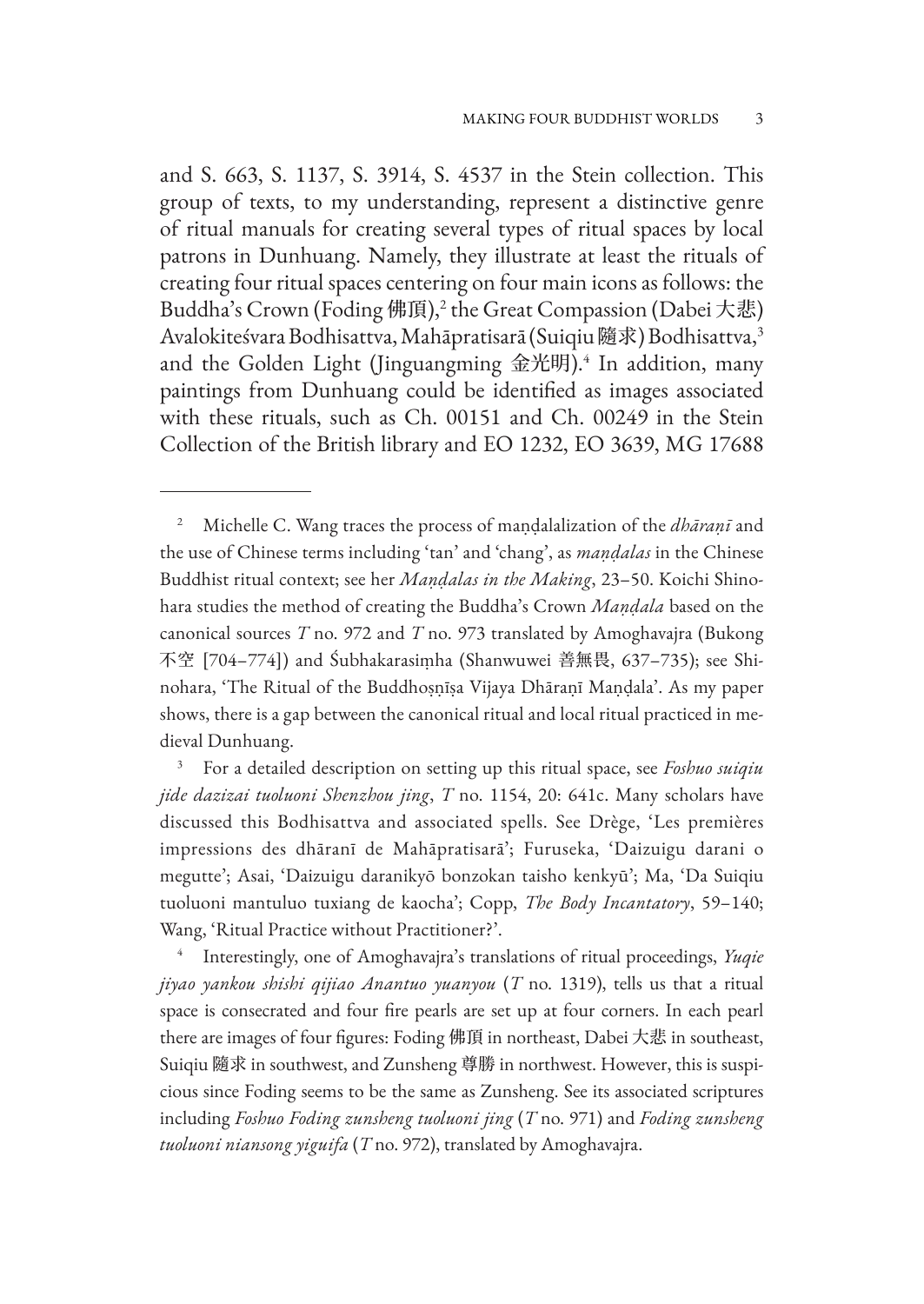at Guimet Museum, etc.<sup>5</sup> Most of these sources could be dated back to the ninth-tenth century when Dunhuang was ruled under the regime of Guiyi jun 歸義軍 (Return to Righteousness Army).

The rituals for creating the four ritual spaces share some similar structures, such as praising Buddhist saints, invoking Buddhist deities, reciting Buddhist scriptures, listing the beneficiaries of the ritual, praying for blessings, etc. By closely reading these fragments, we can understand the Buddhist cosmology, the social and political situation, and the religious goal. In this paper, I conceptualize them into four worlds created by the writing of these prayers and the performance of associated rituals: (1) cosmological world; (2) textual world; (3) sociopolitical world; and (4) material world. The Buddhist cosmological world is an imaginary in which the sacred dimension centered on the main icon was entangled with the mundane dimension that surrounds the ritual hosts. There are several relations worth discussing, such as the celestial and terrestrial realms, between the Buddhist saints and the invokers, and between the ritual hosts and the demons. The textual world refers to the texts that lay the foundation for the Buddhist rituals as reflected in the manuscripts. Sometimes the titles of the Buddhist scriptures are explicitly mentioned in the liturgies; other times, we have to figure out these texts by analyzing the content of the ritual itself. Moreover, given that the ritual hosts lived in a specific time and space, the socio-political world should also be explored. Finally, the ritual cannot be performed without the material foundation, necessitating a close examination of the material world.

### **1. The Cosmological World**

One of the most critical issues in reading this group of manuscripts is the Buddhist cosmological world in creating the ritual spaces for receiving blessings and merits. From the perspective of religious studies, all rituals construct relations between the sacred and mundane

<sup>5</sup> Tai, 'Dunhuang banhua xulu'. Ch. 00151 and Ch. 00152 have been studied by Hidas in his 'Two dhāraṇī prints'.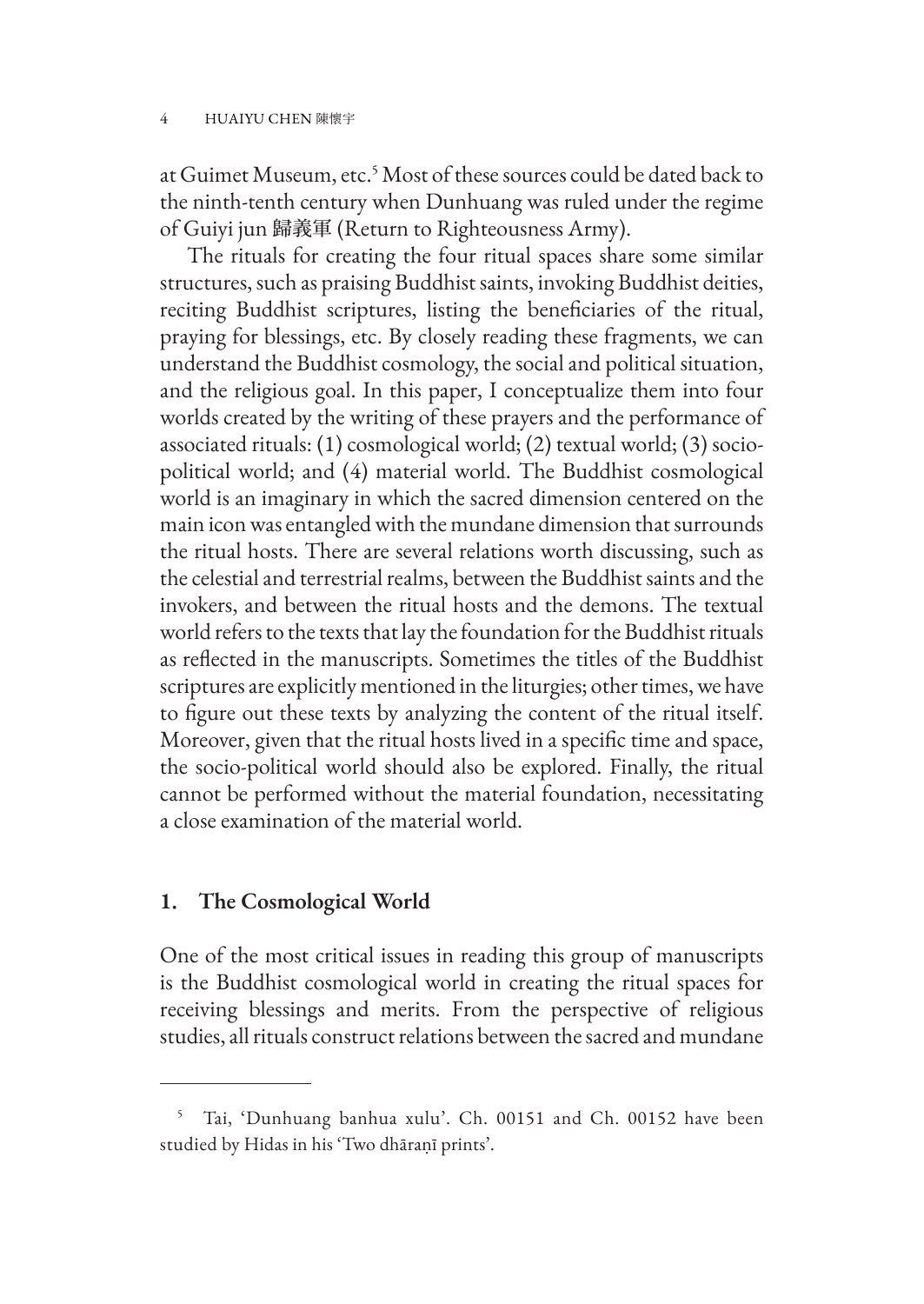worlds, between the gods and human beings, and between ritual hosts and the beneficiaries. In other words, there are both holy beings in the air as the ritual specialists invoked and the ritual hosts perceived, and the wandering ghosts who transformed from the unrest decreased in the Chinese tradition.6 The hosts must offer the gods and guardians to please them and feed the ghosts to appease them. The ritual performance is designed to bring the holy beings, the living, and the dead together for a peaceful and harmonious relationship. Therefore, in general, the rituals as reflected in these Dunhuang liturgical prayers also construct these relations. Nevertheless, every ritual has its center and periphery. For example, in these liturgical prayers, we can see that there are four types of rituals literarily, and each ritual has its central icon, which is the worshipping center of the ritual space (*tanchang* 壇場).

Although these manuscripts have different titles, each often references a central icon of the ritual. They might be associated with some other liturgical prayers that are designed for particular ritual performances. There is as the liturgy for invocation (*qiqing wen* 啟請文), lighting lamps (*randengwen* 燃燈文),<sup>7</sup> turning scriptures (*zhuanjing wen* 轉經文), and distributing food (to feed demons) (*sanshi wen* 散食 文). These liturgies serve different parts of the rituals in a grand feast and ceremony. All these liturgies construct their Buddhist cosmologies, but they share some similar elements. These elements refer to general Buddhist cosmology that consists of sacred beings beyond the realms of life and death (*saṃsāra*) and sentient beings within the realms of life and death. In terms of social structure, these elements also refer to three components of Buddhism, the Buddha, the Dharma, and the Saṃgha. However, both the monastic order and the lay community are involved in all these rituals. As the manuscript S. 3914 shows, the ritual functions to make offerings to the Buddhas (*gongfo* 供佛), invite monks (*yanseng* 延僧), and invoke saints (*qingsheng* 請聖).<sup>8</sup> A host is

<sup>&</sup>lt;sup>6</sup> For the definition of the ghost in the Chinese tradition, see Wolf, 'Gods, Ghosts, and Ancestors'.

<sup>7</sup> For a detailed study on this genre, see Chen, 'Multiple Traditions in one Ritual'.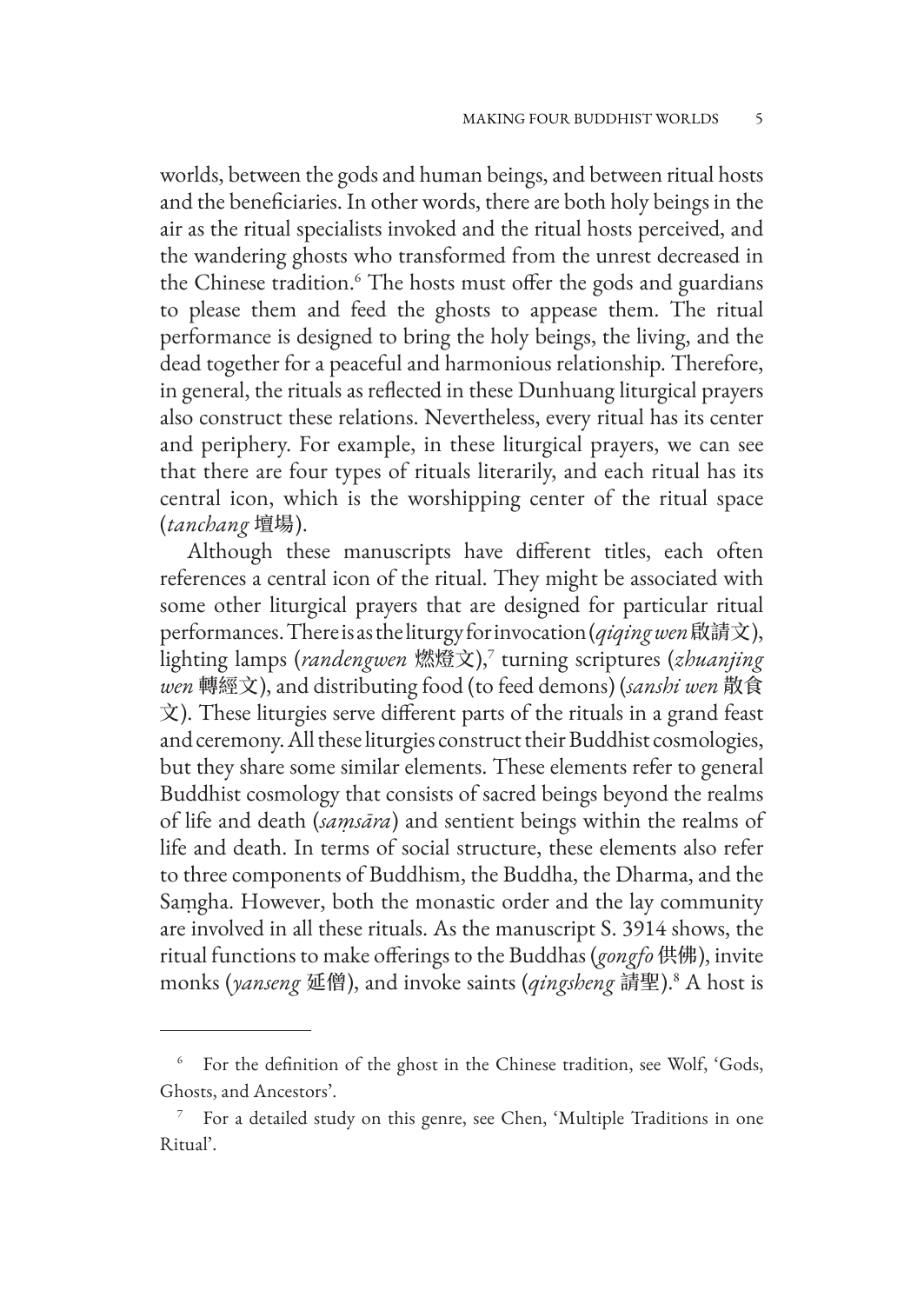a layperson in a local community who has family obligations, social status, political positions, and financial resources. With his support, the monks come to the ritual space to consecrate the holy realm, invoke Buddhist saints, perform rituals, and benefit the host and his associated beneficiaries. The literary description in the manuscript S. 3194 also indicates that during the ritual performance, the scripture 經, spells 咒, and true words (mantra [*zhenyan* 真言]) are expounded.<sup>9</sup> They represent the second component of the three jewels of Buddhism the Dharma.

According to this manuscript, the superlative ritual ceremony was hosted in Shouchang 壽昌 County in the fall season, and the vegetarian feast (*qingzhai* 清齋) lasted for seven days. In addition, the Mahāpratisarā Bodhisattva as the main icon was set up in the western corner. It had banners and flowers to decorate the mat of the feast, which was used when performing music (thrice a day). The main streets were sprayed with perfume. Money and wealth were offered to the earth gods. The Buddha, Buddhist saints, and monks received offerings of jade-and-gold-like food. During the ceremony, nobles and ordinary people, laypeople and lads, and villagers from rural areas all requested merits. This ceremony was hosted by the militarygovernor of the Hexi region 河西節度使, who visualized the sacred landscape of the golden mountain in this area. He wished to appease the neighboring enemies so his regime could be maintained. However, this manuscript does not specify the names of Buddhist saints besides the Buddha and the titles of the Buddhist scriptures, spells, and true words. We can speculate that they might be associated with the main icon, the Mahāpratisarā Bodhisattva.

Other liturgies offer more specific information about the Buddhist saints that would be invoked to be at present during the ceremony. A manuscript fragment from Dunhuang provides information on the ritual dedicated to the Avalokiteśvara (Guanyin) Bodhisattva as the central icon. It is a fragment tentatively labeled as the text of

<sup>8</sup> Huang & Wu, *Dunhuang yuanwen ji*, 594.

<sup>9</sup> For mantra and mandala, see Orzech & Sørensen, 'Mudrā, Mantra and Mandala'.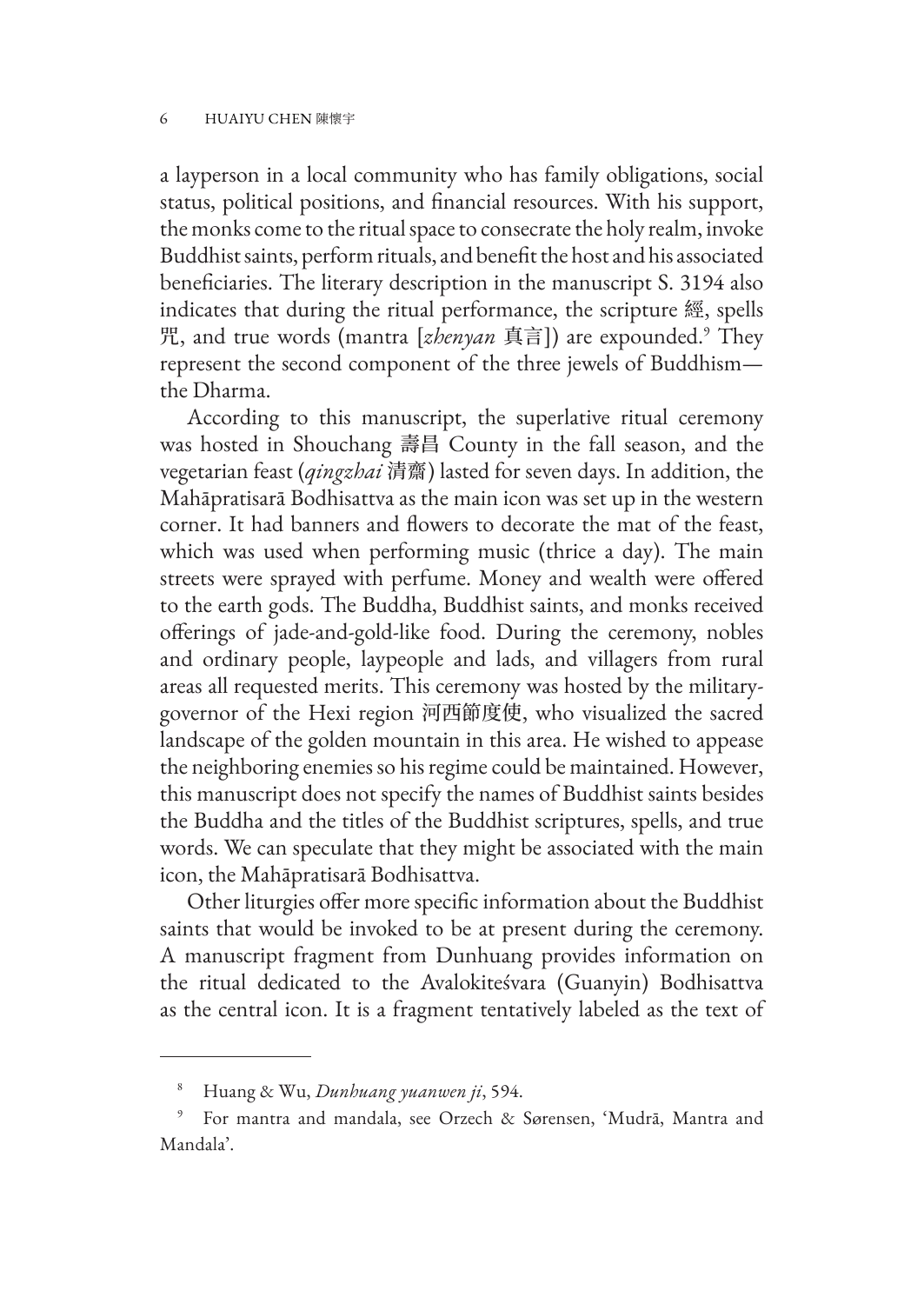impressing stamps onto clay to form Buddha-images (*yinshafo* 印沙 佛) by the compiler of the *Taishō* canon.<sup>10</sup> This fragment describes the process of the ritual ceremony for the Guanyin Bodhisattva. It first lists the Buddhist saints that were invoked to descend to the ritual space for witnessing the merits and virtues of the ritual host. These saints include the Buddhas' clear and pure Dharma bodies in the realm of lotus flower treasury, and ten billion Tathāgatas, immeasurable transformation Buddhas as the sands of the Ganges River. The Great Sage Mañjuśrī Bodhisattvas 大聖文殊菩薩 from the roof of Clear and Cool Mountain,<sup>11</sup> and the arhats who achieved enlightenment from Mount Jizu. Besides these enlightened beings who were endowed with divine feet 神足 and compassionate minds 悲心, the Dharma was also invoked in terms of so-called 'secret classics of Nāga palace' (龍宮祕 典) and 'the subtle words of Mount Gṛdhrakūṭa' (鷲嶺微言).12 These phrases refer to the Mahāyāna teachings. Later on, the text tells that the Guanyin Bodhisattva was honored in the center of the ritual space and the Buddhist monks turned the scriptures of golden words.13 The fragrant feast was offered to all Buddhas of three time periods. Pure food was distributed to sentient beings of both land and water.

Most liturgical prayers such as P. 2058 (15), S. 1137, S. 4505, S. 5957 also list guardians and deities who protected the ritual space. They include eight groups of Nāgas and Devas (Longtian babu 龍 天八部), four heavenly kings (Sida tianwang 四大天王), Pāñcika (Sanzhi dajiang 散脂大將), and Kind Deities of Protecting Boundaries (Hujie shanshen 護界善神).14 These gods and deities often are typical guardians in Buddhist cosmology. Some colophon notes on

<sup>&</sup>lt;sup>10</sup> For the practice of making Buddha-images, see Teiser, 'Terms of Friendship', 166.

<sup>11</sup> For a study of poems on Mount Wutai from Dunhuang, See Cartelli, *The Five-Colored Clouds of Mount Wutai*.

<sup>12</sup> *T* no. 2842, 85: 1295a.

<sup>13</sup> According to other liturgies, the golden words might refer to the *Jinguangming jing*.

<sup>14</sup> Huang & Wu, *Dunhuang yuanwen ji*, 338–339; Chen, 'Dunhuang P. 2058v wenshu'.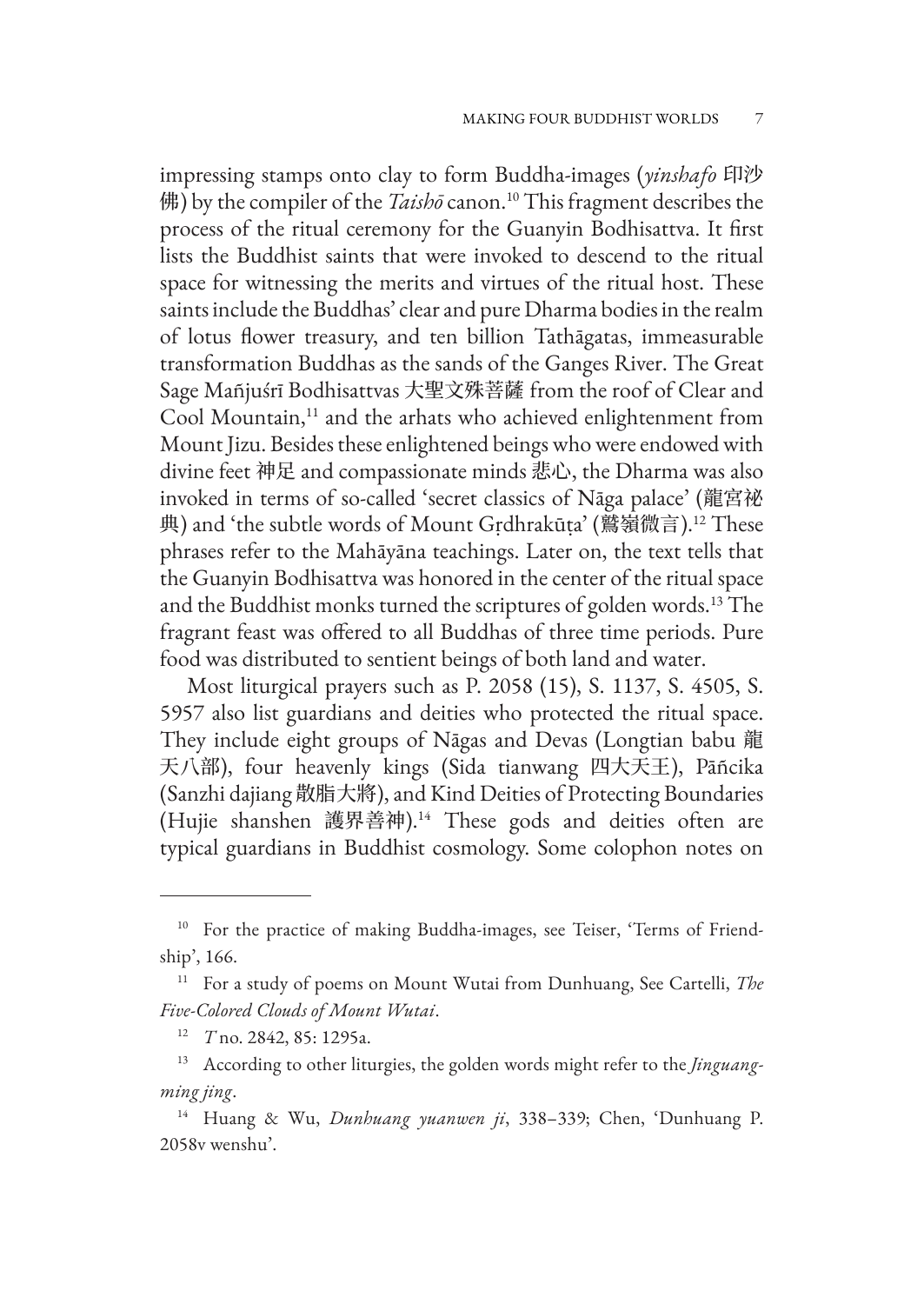the Mahāpratisarā *dhāraṇī* paintings such as MG 17688 at Guimet Museum in Paris and Ch. 00249 at British Museum indicate the similar protection by heavenly kings and Nāga kings. These kings would bring up their attendants and command their troops against any disturbances and troubles made by demons. If comparing the list of these guardians and deities with the list in the *Golden Light Sūtra*, the primary scripture for reciting in these liturgical prayers, they seem similar, if not identical. Therefore, it seems that the *Golden Light Sūtra*  might be the significant scriptural foundation for the cosmological order in these liturgical prayers.

Nevertheless, it is noteworthy that many ritual texts were already available at that time. For example, *The Mantra for the Uṣṇīṣa-vijayā Dhāraṇī* (*Foding zunsheng tuoluoni zhenyan* 佛頂尊勝陀羅尼真言, *T*  no. 974) describes the detailed procedure of creating such a *Uṣṇīṣavijayā Dhāraṇī* ritual.15 It begins with learning to chant Sanskrit syllables. The second step is to draw the Buddhist images of four heavenly kings and their attendants and the eight groups of Nāgas and Devas to visualize the Buddhas. The painting artists must receive three refugees, wearing new pure clothes, bathing frequently, fasting before drawing, and observing chastity. Even after the images have been finished, a vegetarian feast for forty-nine monks should be held. The third step is to create a platform of ritual. Buddhist saints such as Buddhas, Bodhisattvas, and guardians would be invoked to the platform for receiving offerings and liberating sentient beings. The platform seems to share some similar features with the ritual space in the liturgical prayers from Dunhuang. For example, the platform would be consecrated for performing invocation rituals to welcome all Buddhist saints to descend. Banners and incenses would be used to ornament the platform. The platform would have four gates. They placed an incense stove in front of each gate, which cannot be found in

<sup>&</sup>lt;sup>15</sup> Shinohara noted that this text offers the instructions for painting the images of deities, see his 'The Ritual of the Buddhoṣṇīṣa Vijaya Dhāraṇī Maṇḍala', 165–166n68. There are many murals depicting the transformation tableaux on the *Uṣṇīṣa-vijayā Dhāraṇī*, which has been studied by Shimono in her *Tonkō bucchō sonshō daranikyō hensōzu no kenkyū*.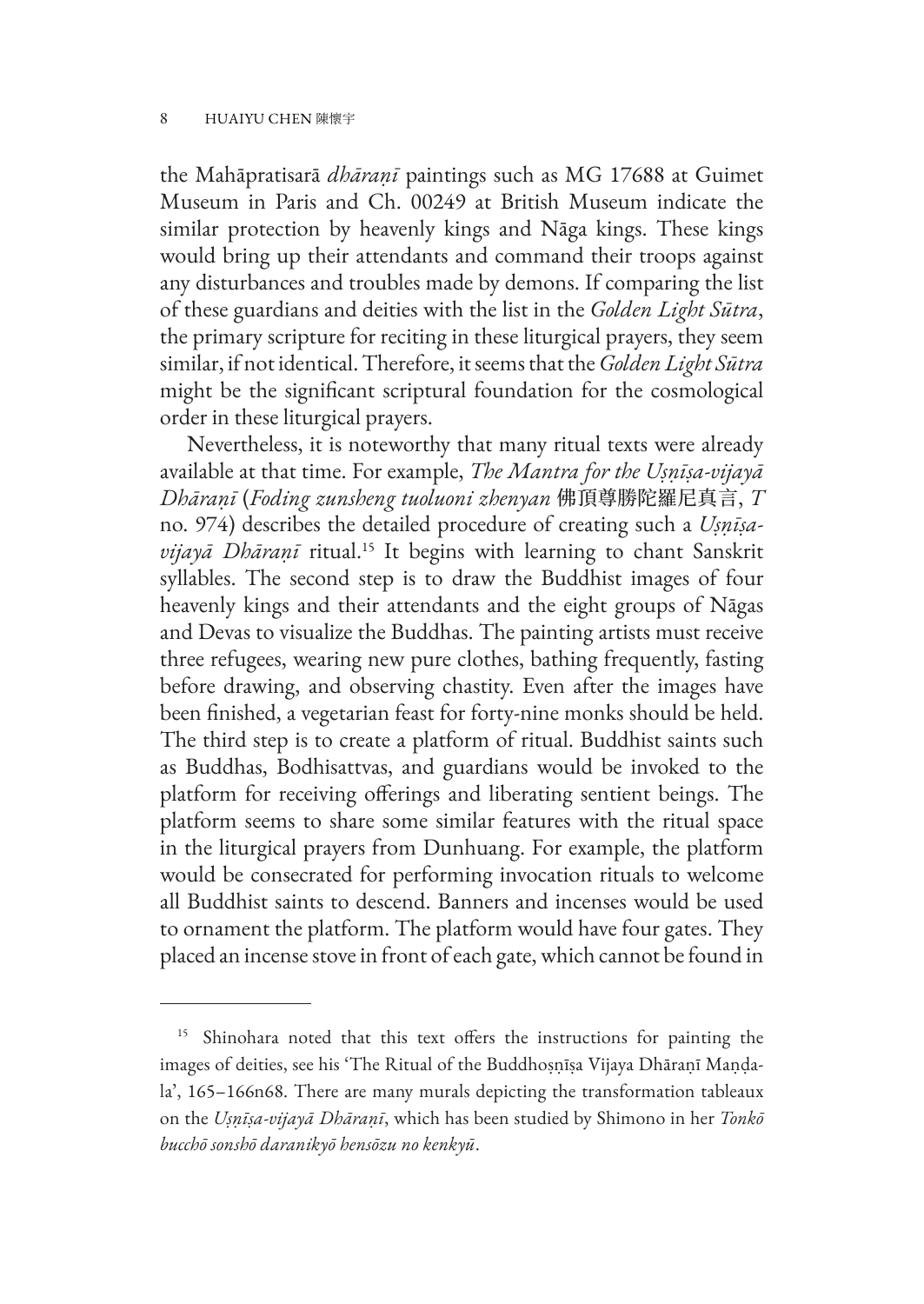the Dunhuang liturgies. Only the last step would involve the recitation of true words (Mantra). The reciters would sit on the east side and face the west, reciting the true words four times each day, counted 108 times. They also would make great vows for never returning to the samsara. Detailed gestures and sitting positions are also described, which cannot be found in the Dunhuang liturgies either.

Furthermore, these guardians protected the ritual space and offered help for saving human beings and protecting the hosts' regimes on the ground. As some liturgies such as P. 2058 (15) and P. 2058 (12) said, the hosts would ornament these heavenly kings and Nāga kings so their lights would become brighter,<sup>16</sup> and their divine power would increase so that they could save the people and protect the state (*jiuren huguo* 救人護國). In other words, these guardians could benefit the worldly realm and help rulers to maintain their political order, not just appear as the ritual guards. In the daily life of the hosts of these rituals, as they often held political positions and bore political and social obligations, they faced challenges from both neighboring invasion and internal unrest and natural disasters and epidemic threats.17 Therefore, mobilizing all available resources, including religious rituals by praying to the celestial guardians, became imminent and necessary.

Interestingly, one fragment S. 4505 uses some unusual vocabulary to refer to these guardians. It does mention the ordinary protectors such as eight groups of Nāgas and Devas and four heavenly kings. Still, it also says that the host would ornament celestial transcendents (*tianxian*) of the upper realm (上界天仙) and Nāga demons of lower direction (下方龍鬼).18 Here the so-called 'celestial transcendents (tianxian) of the upper realm' did not appear in any canonical text, which could be regarded as a local term invented in medieval China. It appeared in the liturgical prayer by Sui Emperor Wendi (Yang Jian)

<sup>16</sup> For the detailed discussion on the word '*zhuangyan* 莊嚴 (ornament)' in the Dunhuang liturgies, see Teiser, 'Ornamenting the Departed'.

<sup>&</sup>lt;sup>17</sup> C. Pierce Salguero particularly notes the function of one chapter in the *Golden Light Sūtra* for eliminating diseases, see Salguero, 'On Eliminating Disease'.

<sup>18</sup> Huang & Wu, *Dunhuang yuanwen ji*, 598–599.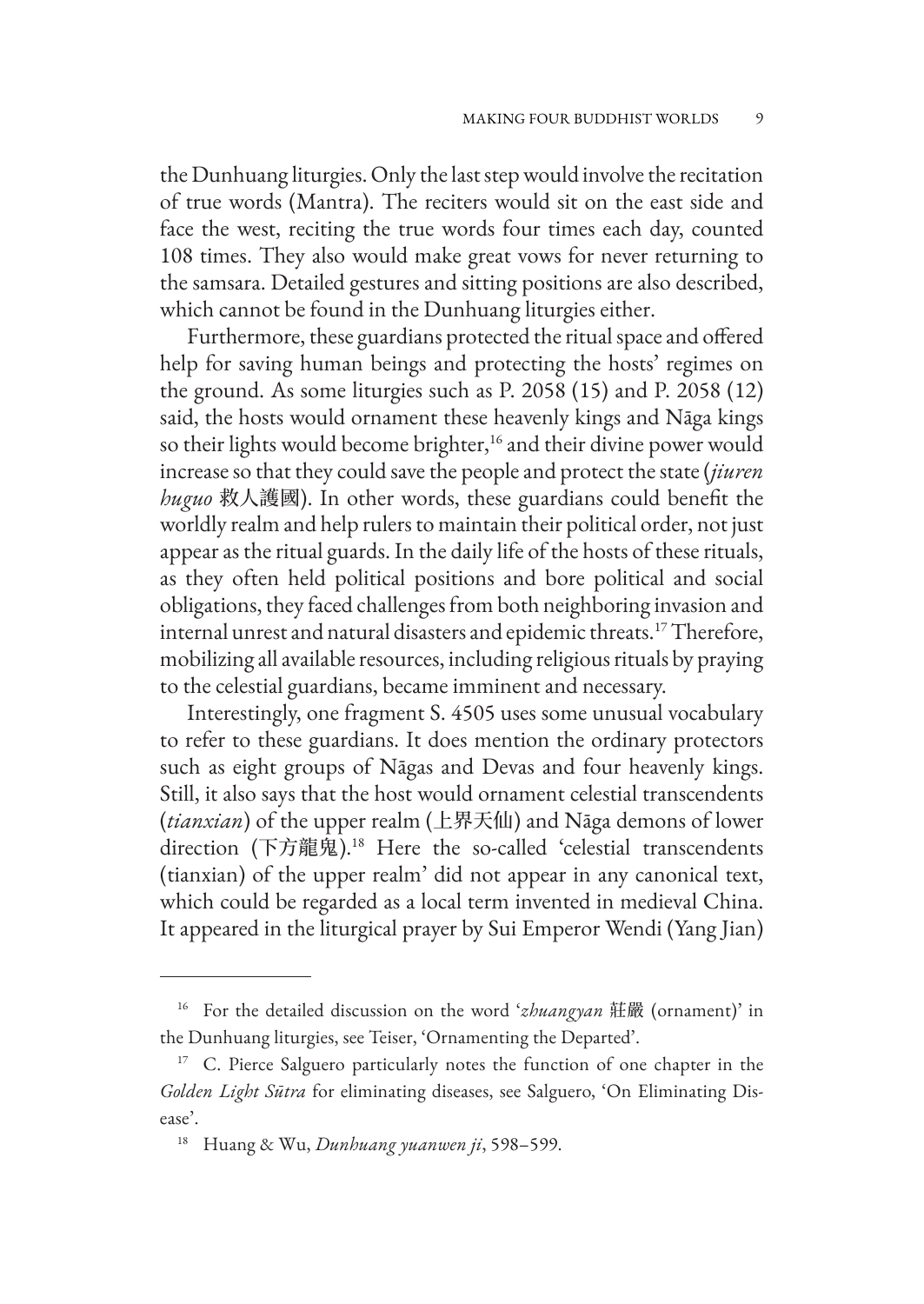in 598 when he dispatched messengers to Mount Tiantai for making merits. Yang Jian claimed that as a Buddhist disciple ordained with Bodhisattva precepts. He paid homage to all Buddhas of three time periods and ten directions, all virtuous Dharmas, and holy assemblies of three vehicles, as well as 'celestial transcendents (*tianxian*) of the upper realm', Nāgas, and gods.19 It might suggest that the guardian list was expanded by introducing indigenous Chinese deities because the host hoped to enhance the protection. According to the manuscript S. 4505, this expanded group of guardians were expected to wipe out a disastrous epidemic from Jade Pass 玉關 and to expel deviant demons away from the realm of the lotus flower.

To summarize the brief discussion above, it is clear that the cosmological world reflected in this group of liturgies came from the Mahāyāna tradition, which means the list of Buddhist saints was expandable and flexible. The three-body doctrine in the Mahāyāna tradition allows the local Buddhist community to invoke all Buddhas appearing in their Dharma bodies and transforming bodies to the ritual space. As manuscripts, P. 2058 (15) and S. 4505 state, the mighty spirits of these saints were being themselves 威神自在, and they could manifest themselves without the limit of directions and places 示現無 方. Secondly, the guardians such as heavenly kings and eight groups of Nāgas served to protect both ritual space and the human realm, which illustrate the engaging worldly spirit of the Mahāyāna tradition, or in other words, transforming this world into the Buddha's land. Thirdly, the cosmological world in this group of liturgies also included local earth gods and so-called celestial transcendents. Essentially, it means that this Mahāyāna concept of the cosmological world could incorporate non-Buddhist elements into its tradition. This trend can also be found in the discussion on the textual world in the following section.

<sup>19</sup> *Guoqing bailu*, *T* no. 1934, 46: 3.811b16–17. In the ninth-century Daoist text *Xuanzhu xinjing zhu*, the 'shangjie tianxian' 上界天仙 is listed along with 'xiajie dixian' 下界地仙 (terrestrial transcendents of the lower realm) together; see *DZ* 574, 27b.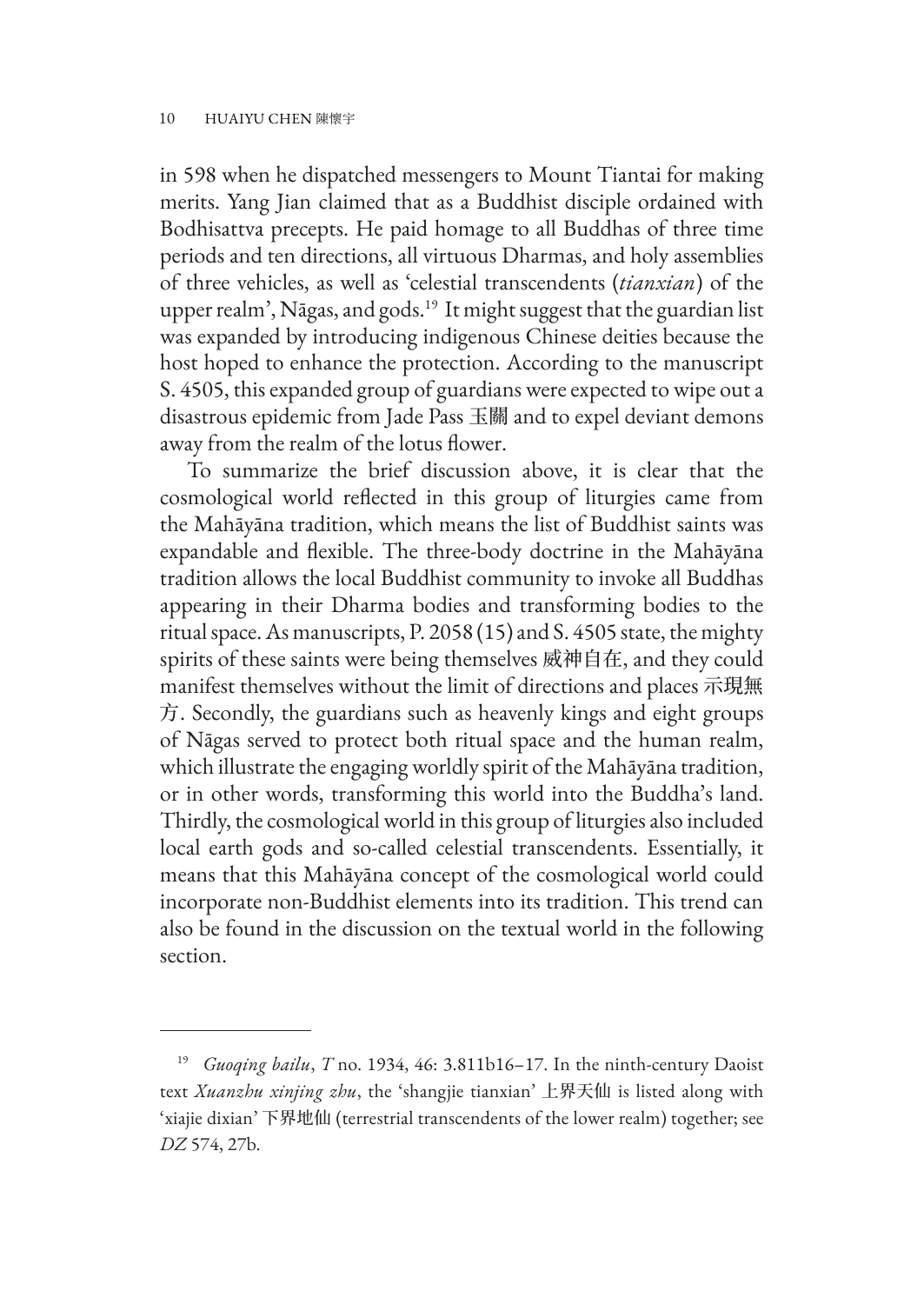#### **2. The Textual World**

While beginning a new ritual ceremony, both three jewels of Buddhism would be brought into the ritual space for creating a great community. The second jewel, or the Dharma, would be represented by the 'secret classics of Nāga palace' and 'the subtle words of Mount Gṛdhrakūṭa', as the manuscript states, which indicates the presence of the Mahāyāna texts. However, I would argue that there were both generic and specific texts in the process of creating at least four types of ritual spaces. The generic texts refer to the Mahāyāna texts without specific titles that were invoked during the ritual. Still, the specific texts refer to titles appearing in the liturgies and the right words, spells, *dhāraṇī* texts associated with specific icons as they were honored in the center of each ritual space.

P. 2058 (15) mentions, in particular, the title of the *Golden Light Sūtra*. It said that with the setting up of the Mahāpratisarā Bodhisattva in the center, the monastic members with black robes turned the text of the *Golden Light Sūtra*. The recitation of this scripture would last for five days.20 The exact text was also recited in the ritual space to honour the Great Compassionate Guanyin Bodhisattva in the liturgy P. 2058 (12), which lasted for five days.

By the time these liturgical prayers were written, two significant translations of the *Golden Light Sūtra* were circulating in the Dunhuang area, as many Chinese manuscripts from the Cave Library show.<sup>21</sup> One was done by Dharmakṣema (385–433), and the other was translated by Yijing (635–713) from the *Suvarṇaprabhāsottamasūtrendrarājaḥ*. Both versions were in circulation during the Tang Dynasty. However, in the reign era of Wu Zetian, Yijing's translation was promoted by the court, and even some temples were renamed the Golden Light Temples. Furthermore, this scripture was a dominant text in the central part of the Tang Empire and Dunhuang, as numerous manuscripts

<sup>20</sup> Yuan, 'Guiyi jun shiqi Dunhuang fojiao de zhuanjing huodong'.

<sup>21</sup> Gummer, 'Suvarṇabhāsottamasūtra'. For earlier comprehensive studies on various versions of this text, see Nobel, *Suvarṇabhāsottamasūtra*, 1937, 1944, 1950, 1958.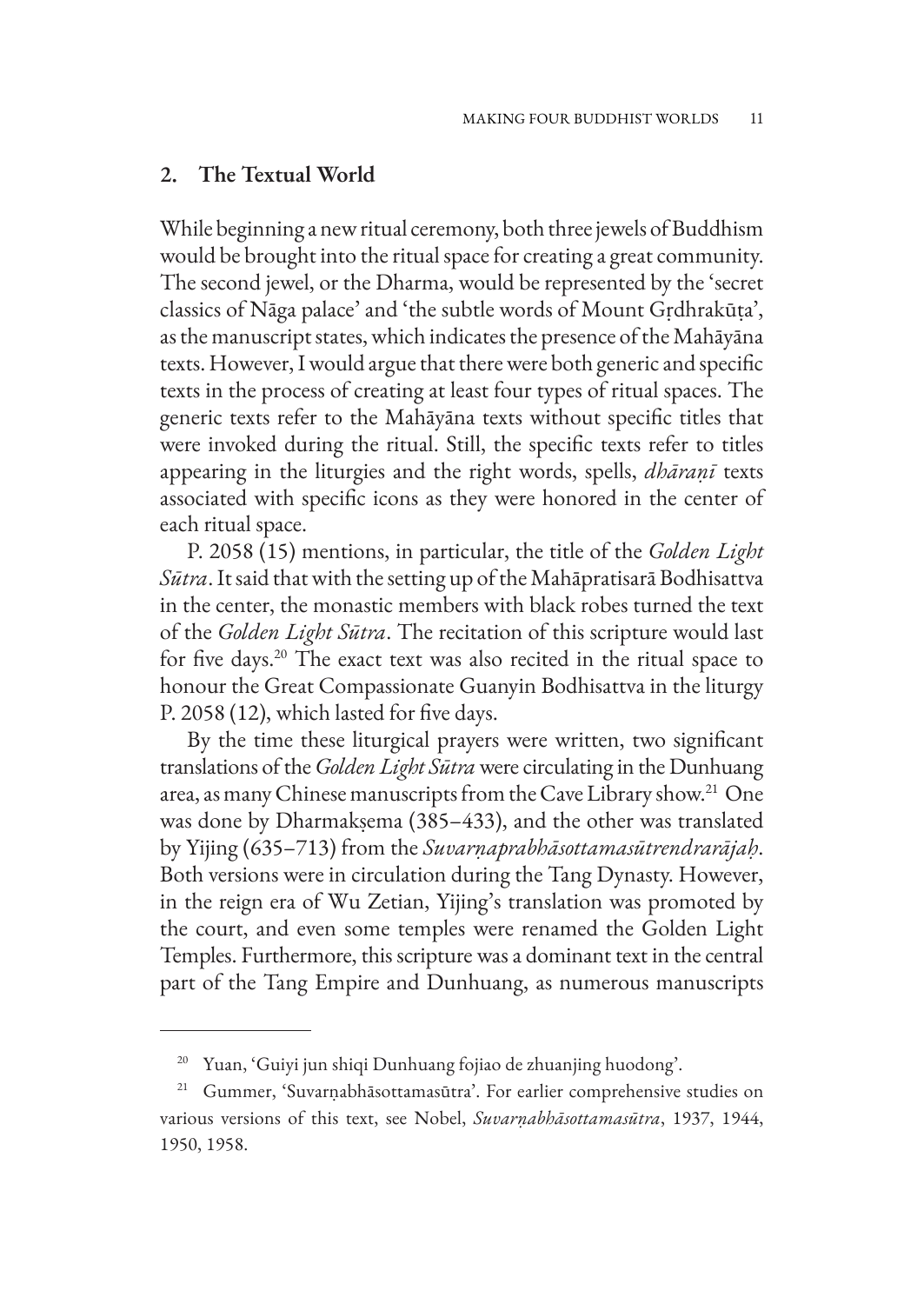#### 12 HUAIYU CHEN 陳懷宇

from Dunhuang have demonstrated; it was also prevalent in Khotan. Some manuscripts written in Sanskrit, Khotanese, and Turkic-Uighur languages are also found in Central Asia.22 One of the possible reasons the court promoted this text is that it played a tremendous role in advocating a political-religious ideology of protecting the state. The *Golden Light Sūtra* certainly provides the doctrinal foundation for the ritual of creating mandalas in Dunhuang. The 'Four Heavenly Kings' chapter of the *Golden Light Sūtra* clearly states that four heavenly kings praised the virtue of the *Golden Light Sūtra*, and they would protect and guard the monks and nuns as well as laypeople who recited this scripture. It also says that four heavenly kings would protect all rulers in the human realm, their concubines, servants, attendants, and other family members within the court. All disasters, evils, and delusions would be dispelled by reciting this scripture. In the liturgical prayers I discuss in this paper, the recitation of the *Golden Light Sūtra*  protected the Tang Empire, and the military governor of the Guiyi jun regime, his family, and all residents were devastated by long-term wars. In other words, both the court and the local regime in Dunhuang shared the same political sentiments and adopted the same Buddhist ideology for their political interests.

Although the *Golden Light Sūtra* was the most famous scripture recited in this group of liturgies, manuscript S. 5957 (P. 2838 and P. 3765), the title of the text of turning scriptures at four gates (*Simen zhuanjing wen* 四門轉經文) claimed that the *Lotus Sūtra* was recited while the Buddha's Crown ritual space was set up in the center.<sup>23</sup> This ritual was hosted in the spring season, which indicated the beginning of a new year in the lunar calendar. Therefore, the ritual protected

<sup>22</sup> For the Sanskrit fragments, see Emmerick, *The Sūtra of Golden Light*; for the study on the Khotanese fragments, see Skjærvø, *This Most Excellent Shine of Gold, King of Kings of Sūtras*; for the study on the Turkic-Uighur fragments, see Zieme, *Altun Yaruq Sudur*.

<sup>23</sup> Huang & Wu, *Dunhuang yuanwen ji*, 492; There are three manuscripts: S. 5957, P. 2838, P. 3765. It should be noted that several canonical scriptures on Esoteric Buddhist rituals indicated that there were four gates for many Esoteric ritual platforms.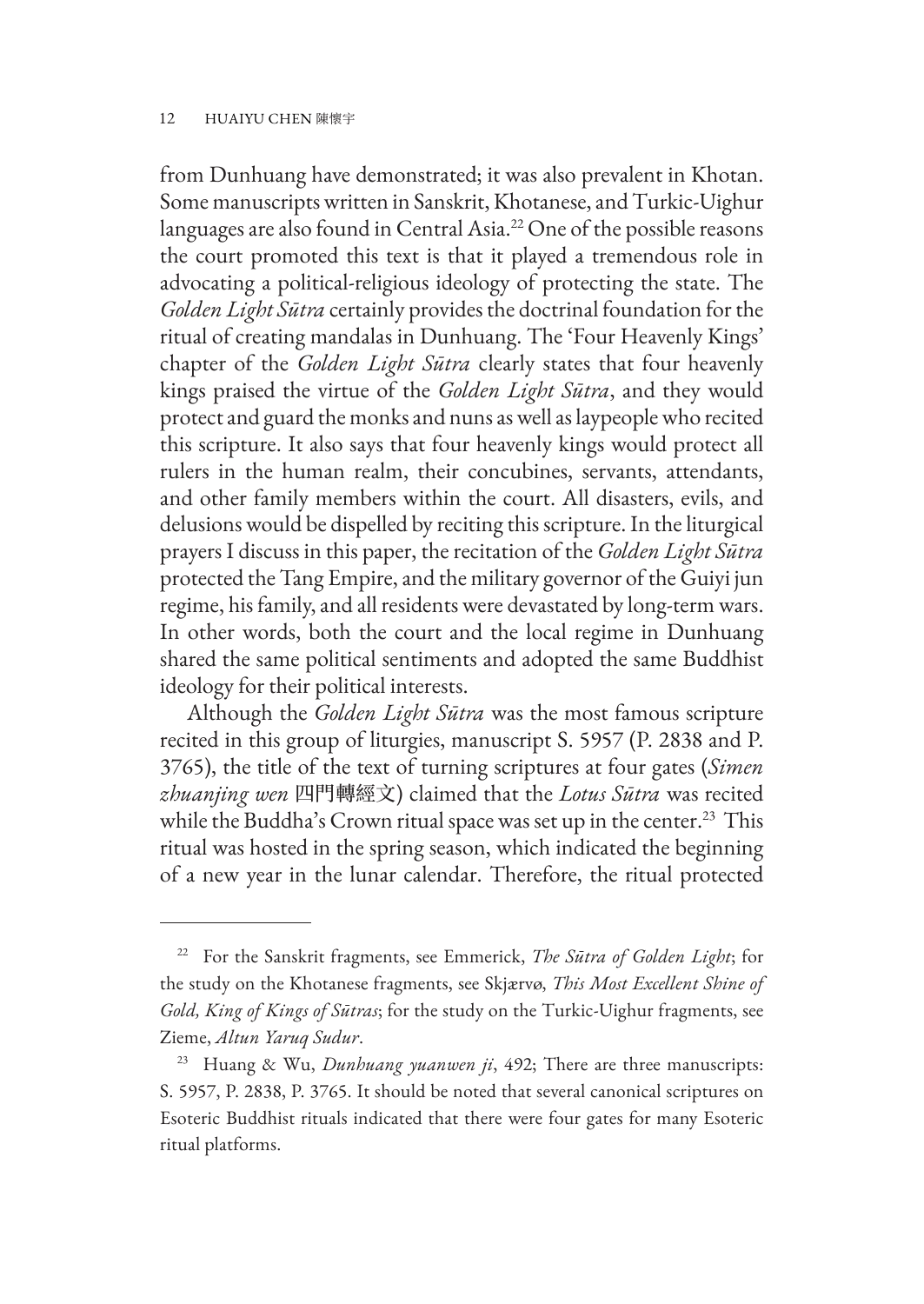the agricultural harvest that was essential for maintaining local social and economic order. Only if the political and economic order was stable, the Guiyi jun regime in Dunhuang could survive against the challenges of political, economic, and environmental crises.

Many liturgies mentioned using the right words, spells, and *dhāraṇī* texts in generic vocabulary. Still, we can trace some titles of these texts associated with the main icons as they were honored in each ritual. Given the historical context, many texts associated with the Buddha's Crown, the Mahāpratisarā Bodhisattva, and the Guanyin Bodhisattva were available. Still, none of the specific titles appeared in these liturgical prayers. One of the most popular chants could be the *Foding zunsheng tuoluoni zhou* 佛頂尊勝陀羅尼咒 (Skt. *Sarva-durgati-pariśodhanauṣṇīṣa-vijaya-dhāraṇī*) translated by Buddhapālita 佛陀波利 in 683.24 The *Qianshou qianyan Guanshiyin pusa dabeixin tuoluoni* 千手千 眼觀世音菩薩大悲心陀羅尼 (*Mahā Karuna Dhāraṇī; Nīlakaṇṭha Dhāraṇī*) translated by Bukong 不空 (Amoghavajra [705–774]) was associated with the Guanyin Bodhisattva. And the *Suiqiu jide dazizai tuoluoni shenzhoujing* 隨求卽得大自在陀羅尼神呪經) Translated by Baosiwei 寶思惟 (Manicintana [?–721]) in 693 was associated with Mahāpratisarā Bodhisattva.25 Amoghavajra also translated a spell text titled the *Pubian Guangming qingjing Zhisheng ruyi baoyin xinwu nengsheng damingwang da suiqiu tuoluoni* 普遍光明清淨熾盛如 意寶印心無能勝大明王大隨求陀羅尼. Some manuscripts of these incantation texts are found from the cave library in Dunhuang, which demonstrates that they were practiced with many other liturgies together. Several *dhāraṇī* paintings associated with these chants and Bodhisattvas are also preserved in the cave library of Dunhuang.

Many *dhāraṇī* survived in both textual and visual forms in

<sup>&</sup>lt;sup>24</sup> For detailed study on this text and its associated ritual, see Liu Shufen, *Miezui yu duwang*. Liu's study shows that the scriptural pillars mainly served the rituals for deceased, yet the liturgies from Dunhuang serve both the living and the deceased. Kuo, 'Bucchō sonshō darani no dempa to gishiki'.

<sup>25</sup> Chen Jinhua examines its relationship with Fazang, see his *Philosopher*, *Practitioner*, *Politician*, 272–273. For the comprehensive study on the Mahāpratisarā cult in medieval China, see Copp, *The Body Incantatory*, 59–140.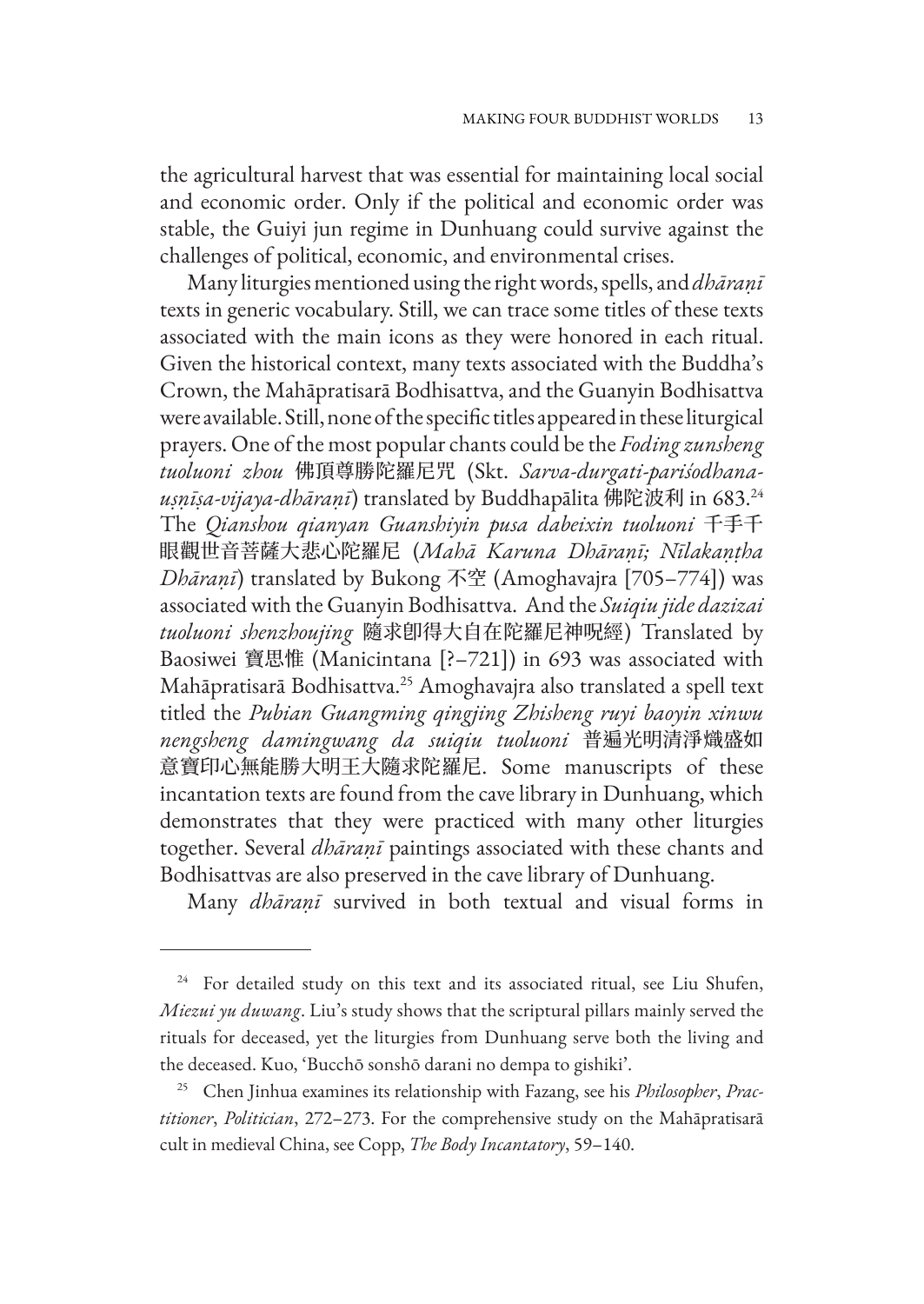Dunhuang. One of the more interesting *dhāraṇī* texts from Dunhuang is fragment Ch. 00151, preserved at British Museum. This fragment has a colophon note claiming the title of the *dhāraṇī* as the *Sheng Guangzizai pusa qianzhuan miezui tuoluoni* 聖觀自在菩薩千轉滅罪 陀羅尼 [*Dhāraṇī* for Destroying Sins by a thousand Actions (Sāhasra-Pravartana) of Holy Avalokiteśvara Bodhisattva], which should be a variant title for the text *Qianzhuan tuoluoni Guanshiyin pusa zhou* 千轉陀羅尼觀世音菩薩咒 [The Spell of the a-thousand-Action *Dhāraṇī* of Holy Avalokiteśvara Bodhisattva] (*T* no. 1035) translated by Zhitong 智通 (d.u.) from Zongchi Temple 總持寺 in the Tang Dynasty. The colophon on the manuscript Ch. 00151 states that this *dhāraṇī* has mighty power that could destroy the sins of all sentient beings and transform their six roots, helping them achieve the body of virtue. If one carried this *dhāraṇī*, one would destroy their sins, bring up blessings, and achieve Buddhahood. The function of the *dhāraṇī* in manuscript Ch. 00151 for destroying sins is consistent with that in Zhitong's translation. Although this colophon in manuscript Ch. 00151 is brief, Zhitong's translation offers more detailed information about the spell associated with the Guanyin Bodhisattva.

We can also compare manuscript P. 2058 (12) that honored the Guanyin Bodhisattva with Zhitong's translation regarding the structure and function of the ritual. According to Zhitong's version, by reciting this spell once, the evil karma could be destroyed. If one recited this spell seven times, five heinous sins<sup>26</sup> could be destroyed. If recited ten times, all sins could be destroyed. This text even claims that reciting this spell could transform a female body into a male one if a ritual space (*maṇḍala*) was set up and the offering was made. The ritual space should have eight circles and four gates. Various offerings such as rice, butter, honey, incense, fruits should be set up. Sixteen lamps should be lighted up. A white portrait of Guanyin Bodhisattva should be honoured. This text claimed that reciting this text could

<sup>26</sup> These five sins include patricide, matricide, murder of an *arhat*, causing disharmony in a Buddhist community, and striking a Buddha so as to cause him or her to bleed; also see Mollier, *Buddhism and Taoism Face to Face*, 72; Hughes, *Worldly Saviors and Imperial Authority in Medieval China*, 40.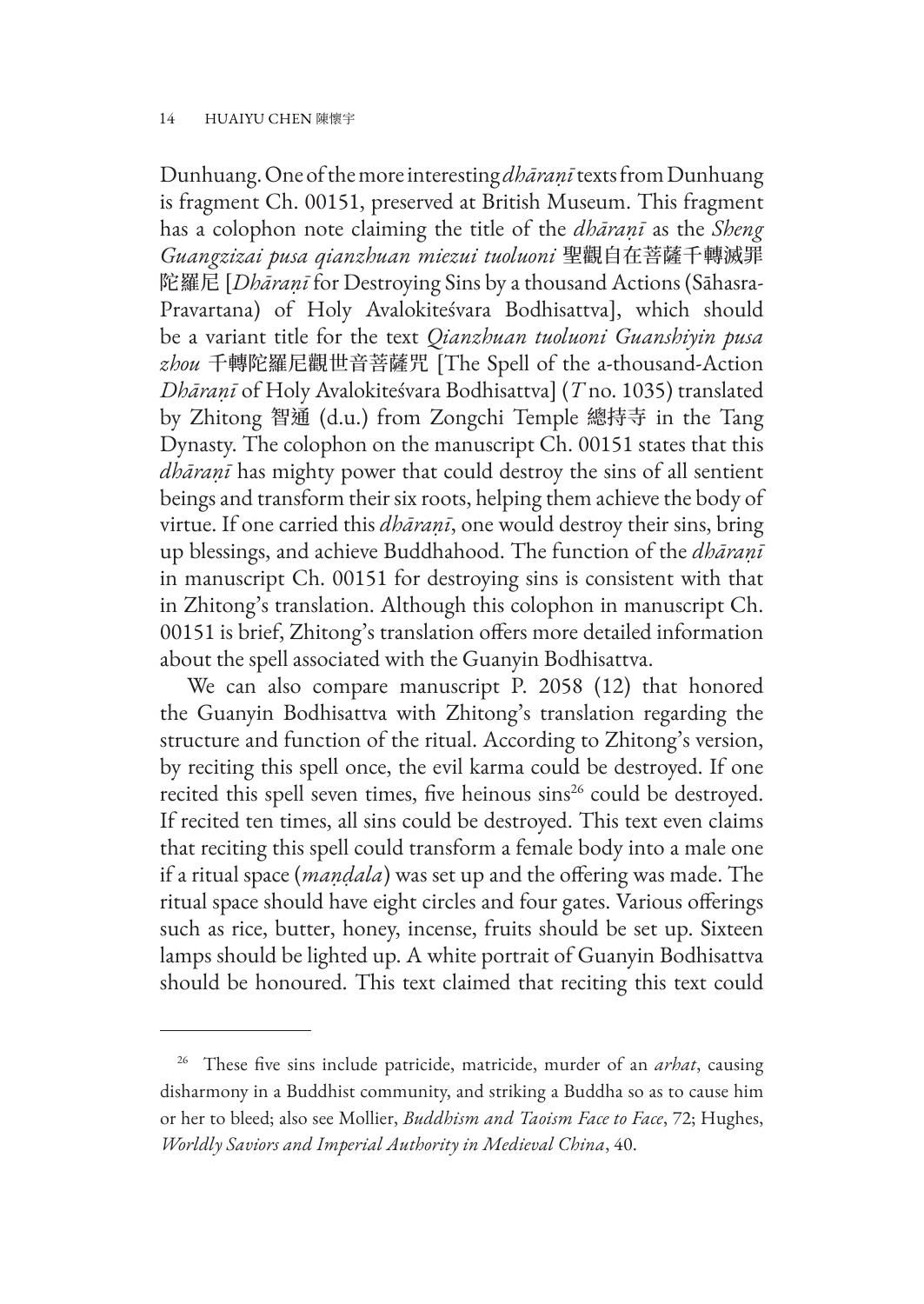destroy all sins from the past thousand *kalpas*. One thousand Buddhas could gather.

Eventually, the reciter could abandon their body and encounter the holy king of turning wheels a thousand times. And if the recitation is made twenty-one times, one could be reborn in the pure land of the Buddhas. Although it does not explicitly mention that one could achieve Buddhahood, it shows that one could be reborn in Buddha's land. The ritual space was very similar to what we see in manuscript P. 2058 (12), which also has four gates, and various offerings were made to honour Guanyin Bodhisattva. The manuscript P. 2058 (12) does mention the spell and eulogy. It also states that the ritual was created for building blessings and destroying disasters (*jianfu rangzai*  建福禳災), which is consistent with Zhitong's version. However, as a liturgical prayer from a local area, manuscript P. 2058 (12) particularly benefited the worldly interests of the ritual host, the military-governor of the Guiyi jun regime, for himself and his immediate family.

It should be noted that these liturgical manuscripts were not incorporated into the first printed edition of the state-sponsored Buddhist canon in the tenth century. They were texts produced in the local area of Dunhuang, which was viewed as the frontier in the court's eyes in the Central Plain. These liturgical texts left no names of any authors, although the hosts were often the military-governors of the Hexi region or the ruler of the Guiyi jun regime. However, similar to other inscriptional prayers as we can find on the Buddhist sculptures in the northern dynasties, these liturgical texts produced in Dunhuang were the products of the concrete rituals rather than the canonical tradition. Therefore, they represent a distinctive genre of Buddhist texts that were associated with certain rituals. In the case of this study, they are connected with some translations of the Buddhist texts in the Tang Dynasty but appear as new practical ritual liturgies for the daily life of a Buddhist community in northwestern China. Since the canon in the Mahāyāna tradition is expandable, these liturgies could be incorporated into the Buddhist canon.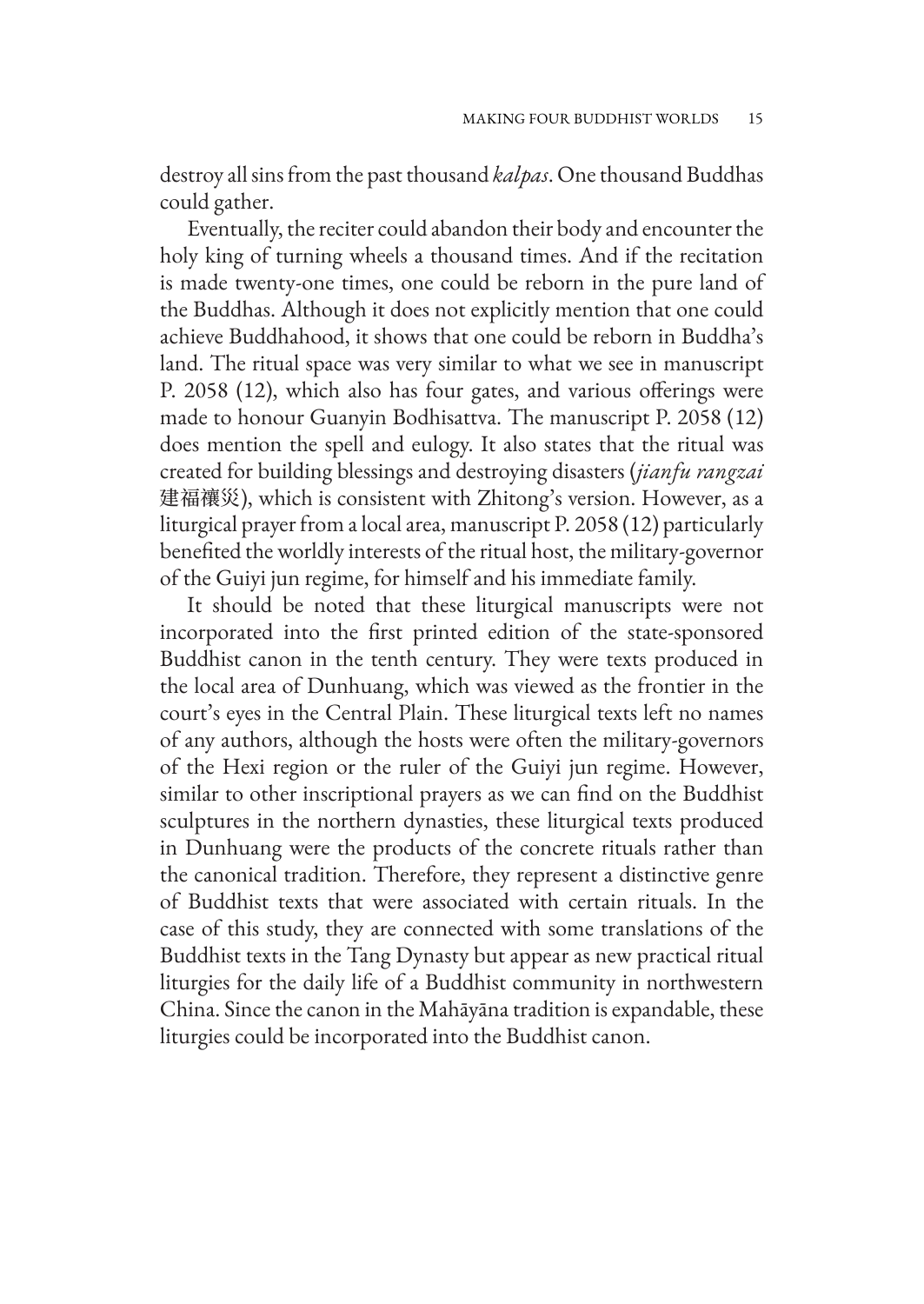#### **3. The Socio-Political World**

Most manuscripts from the group of liturgical texts studied in this paper were from the military-governor of the Guiyi jun regime, for praying merits and blessings for the governor family and the worldly realm in their understanding. It is worth exploring what socio-political world in which these beneficiaries were living. During the late eighth century, the Tibetan Empire ruled the Dunhuang area due to the An-Shi Rebellion and the weakening of the Tang Empire. Yet in 848, Zhang Yichao 張議潮 (799–872) led a rebellion against the Tibetan rule in this area. He quickly restored order after the Tibetans withdrew from Dunhuang. He also captured the Hexi Corridor and assumed the military governor of the Guiyi Circuit, offering fealty to the Tang court.27 However, the local Guiyi jun regime constantly faced threats of military invasion from the Tibetans, the Uighurs, and other groups, economic challenges, and epidemic and environmental distresses. The liturgical prayers more or less reflect all of these political, military, economic, and environmental challenges.

Looking into a broad political context in which these liturgical prayers were produced will help us understand what these prayers meant to the hosts. The Guiyi jun regime was founded by a rebellion of the Han Chinese residents in the Dunhuang area against the rule of the Tibetans. However, though it claimed that it was part of the Tang Empire, the Latter could barely support this new local regime's strong political and military support. By that time, the Tang Empire was in turbulent political turmoil. The Guiyi jun regime was surrounded by several other powers, such as the Tibetan Empire, the Uighur Empire, and the nomadic tribes. The only reliable ally and frequent contact of the Guiyi jun regime were the Khotan Kingdom. They were tied together by a political marriage and also cultural and religious exchanges. It can be imagined that the Guiyi jun rulers always lived in an intense conflict between their regime and the surrounding powers.

<sup>27</sup> Yang, 'Zhang Yichao and Dunhuang in the 9th Century'; Rong, *Guiyi jun shi yanjiu*.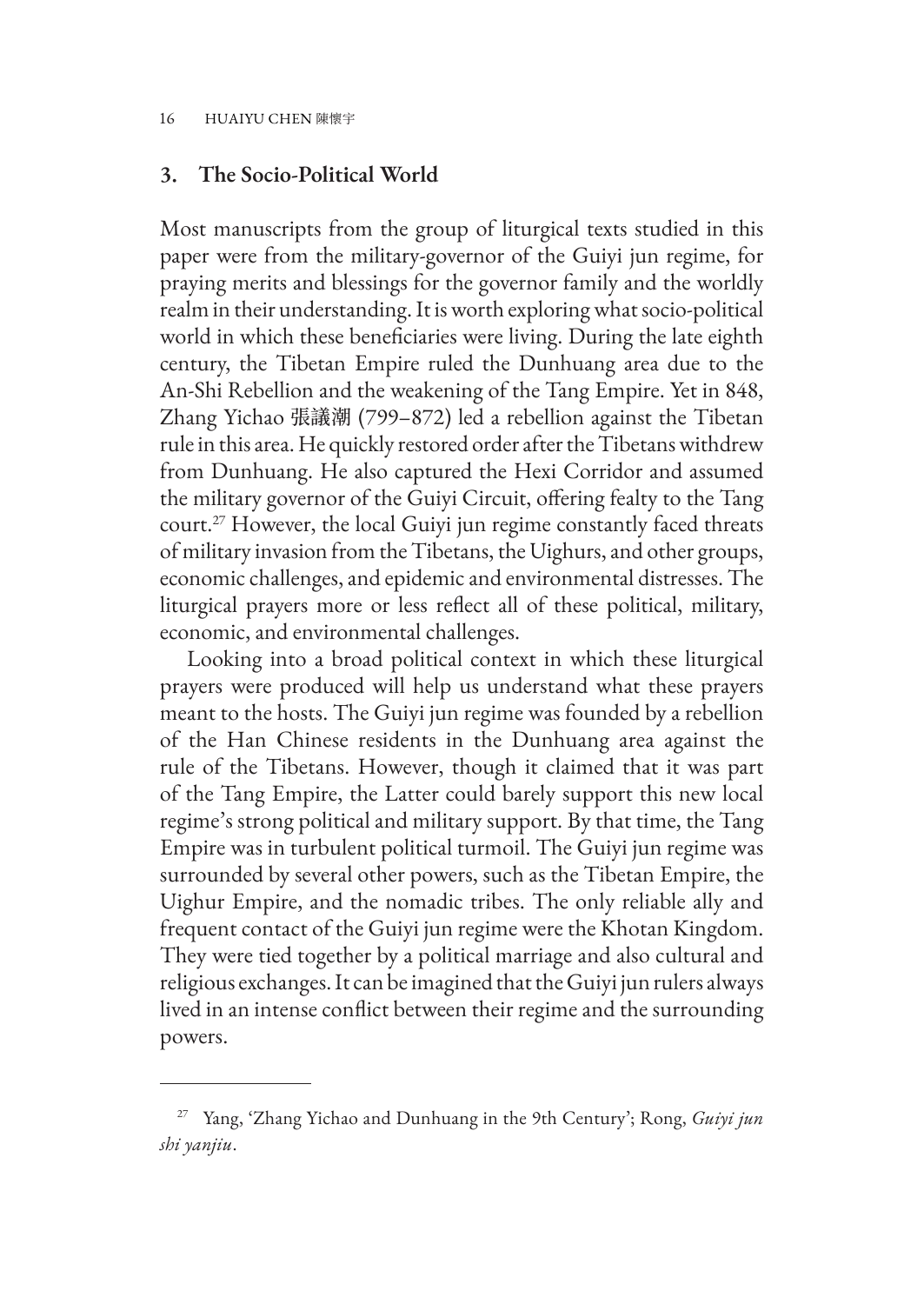One of the manuscripts among these liturgical prayers, S. 3914, has a unique description of the position of the mandala that was created, which recorded a personalized ritual of creating a mandala. It says that the mandala of the Mahāpratisarā Bodhisattva was set up in the west corner. Later on, the text reveals that the mandala was created in Shouchang 壽昌, the western part of the Guiyi jun regime, and it was near Mount Jin (Jinshan 金山) for pacifying Tibetans. According to *Dunhuang lu* 敦煌錄 [the Record of Dunhuang] in manuscript S. 5448, Mount Jin is southwest of the Dunhuang area, bordered by the Tibetan Empire. The prayer in manuscript S. 3914 particularly states that the Chancellor of the Guiyi jun regime hosted the ritual, and it served those who were killed in the war and whose souls were not resting in peace. It indicates that a very devastating war had occurred earlier. Numerous soldiers left their homeland and lost their lives in the war with the Tibetans. The prayer said that some deceased left their bones on a strange land without being buried. So, they became guest ghosts who wandered around. The mandala was created to pacify these unrest souls.

It begins with listing beneficiaries of the ritual, with the emperor of the Tang Empire appearing first. These liturgical prayers praised the Tang Empire's emperor, reflecting a local regime's political loyalty to the central court. For example, manuscript P. 2058 (15) says that 'nowadays the emperor lord often sits on the lotus leaf and ten circuits competed for offering their loyalty by swearing their hearts' (當今帝 主, 常坐蓮葉; 十道爭馳, 誓心獻款). This sentence indicates that the ritual host hoped the empire maintained its political order for ruling ten circuits. It was a natural response for a local governor loyal to the central court after the An Lushan rebellion was raised initially from at least three circuits governing the northern frontiers.<sup>28</sup> The Manuscript S. 4505, a liturgical prayer for worshipping the Buddha's Crown, also listed the emperor as the first beneficiary. Following the emperor, the blessings go to the military-governor of the Hexi region, who appeared in second place on the long list. Then the governor's family members, including wives, sons, and daughters, followed. Given that there are

<sup>28</sup> Pulleyblank, *An Lu-shan*; Rong, 'The Religious Background'.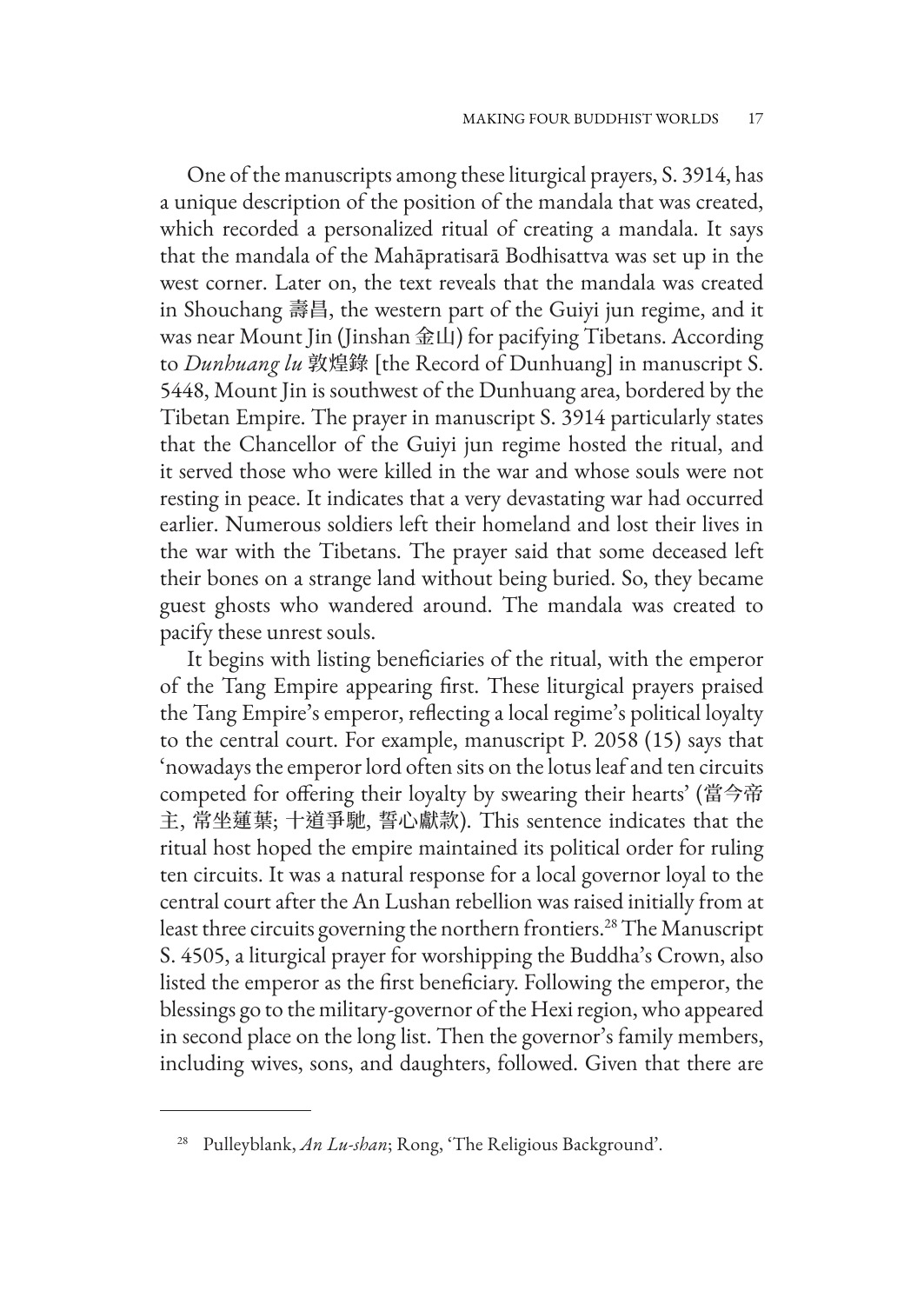many different titles for various *maṇḍala* rituals, different hosts might have political and social concerns.

It was not always the case that listed the emperor of the central court as the first beneficiary. The manuscript P. 2058 (12) does not mention the contemporary emperor. As I discussed above, this manuscript is a liturgical prayer for creating the Guanyin *maṇḍala*. Local monks honored the Guanyin Bodhisattva and recited the *Golden Light Sūtra* for transferring merits and blessings to the beneficiaries. But the first beneficiary was the military-governor Cao Yijin 曹議金 (?-935). The liturgy mentioned that he had two wives, including one called the Heavenly Princess and another one with the surname Song. The Heavenly Princess was the daughter of the Uighur Khagan (Tigin, Tianmu Khagan 天睦可汗). In 931, Cao Yijin claimed the title of 'Linggong' 令公 (Lord of Command) and 'Tuoxi dawang' 拓西大王 (Great King of Expanding the West).<sup>29</sup> This liturgy does not mention the emperor of the Tang court but spent much space praising Cao Yijin. He was praised for protecting the regions around the Yellow River and Huang River 湟河 and even restoring the cosmic order. He was also praised for being endowed with brevity and divine numinous wisdom by heaven so he could mobilize strategies to control five Liang regions (Wuliang 五涼) along the Hexi Corridor. He was even praised to everlastingly become a Bodhisattva-like benevolent king (長為菩 薩之人 [仁] 王) and to permanently be entrusted by Tathāgata (永應 如來之付囑), which seems to be too ambitious and confident for a local regime ruler, given that this liturgical text does not mention the emperor.<sup>30</sup>

By reading these liturgical prayers, we understand the rituals of creating mandalas and invoking saints, gods, deities, and demons. We find both Buddhist virtues and traditional Confucian virtues emphasizing the local lay people who hosted the feast. For instance,

<sup>29</sup> Rong, *Eighteen Lectures on Dunhuang*, 44; Galambos translated 'linggong' as lord and 'tuoxi dawang' as 'Great prince, the reclaimer of the west'.

<sup>&</sup>lt;sup>30</sup> Cao also sponsored several caves that might be associated with the ritual of the *Golden Light Sūtra*; see Xu, 'Cong Dawangku kan Cao Yijin huguo tanchang de yiyi'.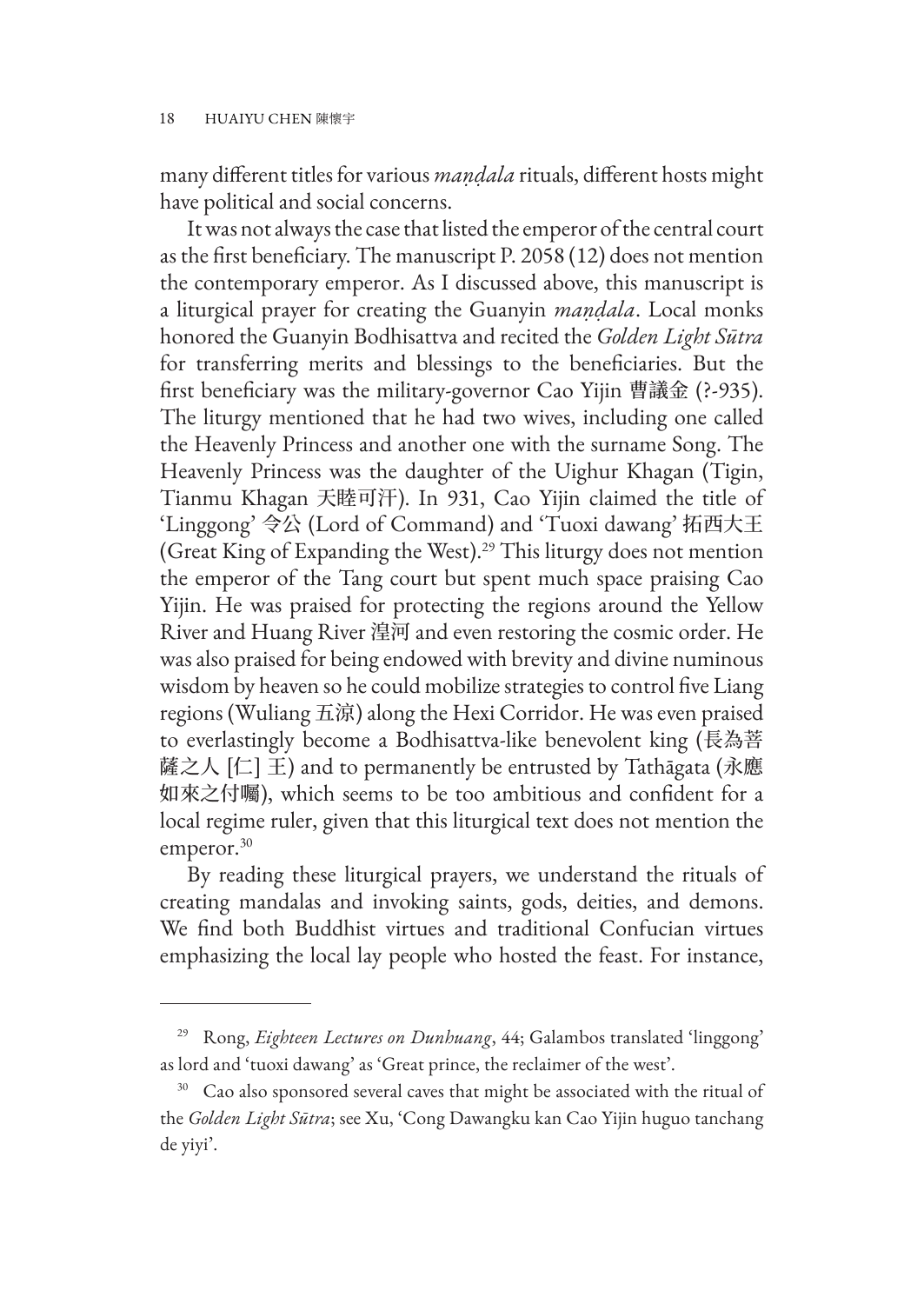the local military governor was always praised for his sincere devotion to Buddhism, his civil engagement with loyalty and filial piety toward the Tang Emperor and his family, and his military talent and accomplishment. In addition, the peaceful life that the host prayed should be regarded as the consequence of the Buddhist blessings and good deeds and as the natural consequence of the talents and wisdom of the local officials. Buddhist and Confucian virtues are emphasized and manifested together. In other words, these liturgical prayers indicate that the rituals serve the beneficiaries with both spiritual enlightenment and salvation and worldly needs, primarily political, economic, and social interests, such as stable political order of the state and local region, good harvest, family business, and personal health and welfare.

The prayers' various contents reflect the political, economic, and social concerns. Politically, the military-governors faced the weakening of the authority of the central court. Given that the An Lushan rebellion was a massive attack on the political authority of the Tang Empire, this was to be expected. The imperial control over the circuits in many regions became questionable after the crackdown of the An Lushan rebellion. Although Zhang Yichao reclaimed the loyalty of the Guiyi circuit to the central court, many of his successors, such as Cao Yijin, became more politically autonomous. In the meantime, the Dunhuang region faced military threats from neighboring states, such as the Tibetan Empire, the Uyghurs, and other groups and regimes.<sup>31</sup> As manuscript S. 4504 states, the ritual host prayed for the peace of the borders (安邊靜塞) so the government could supply poor people and support weak citizens. He also prayed for the barbarians (neighboring ethnic groups, such as Tibetans and Uighurs) to submit their minds to the Guiyi jun regime. Economically, agricultural production provided the material foundation for the survival of the Guiyi jun autonomous regime. Thus, the host often prayed for the locust disaster not to disturb local agriculture.

Many liturgical prayers such as those in the manuscripts P. 2058

<sup>&</sup>lt;sup>31</sup> On the conflicts between the Tang and other Central Asian powers, see Beckwith, *The Tibetan Empire in Central Asia*.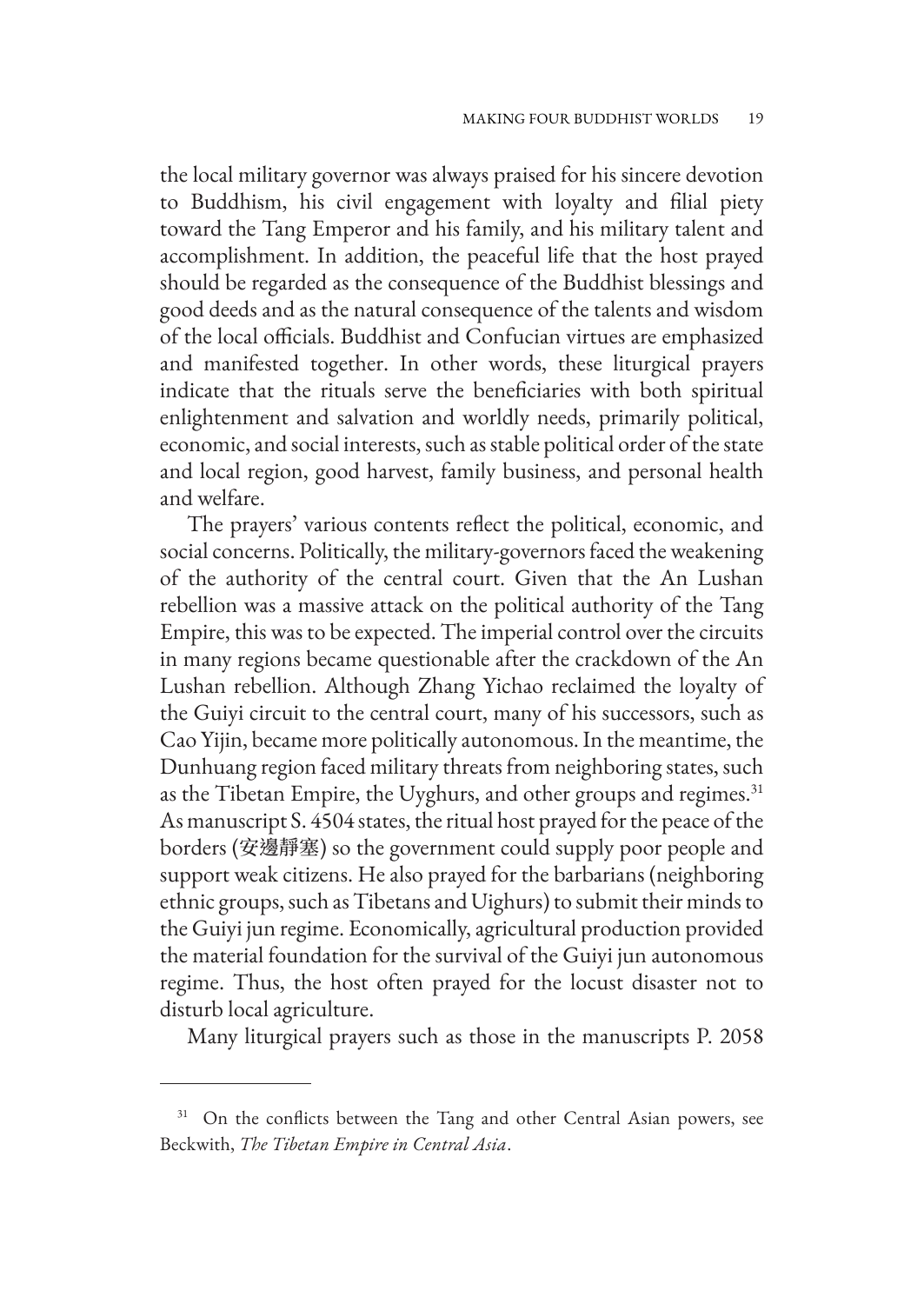(15), P. 2838, and S. 5957 indicated that the ritual was hosted in the spring season or the beginning of a lunar year, which was necessary for planting seeds of crops and vegetables. Manuscript S. 3914 states that the ritual was held in the fall season, harvesting agricultural products. The manuscripts S. 1137 and P. 2915 have a similar structure and function to the liturgies discussed throughout this paper. However, it was entitled as the text about celestial soldiers (Tianbing wen 天兵  $\chi$ ).<sup>32</sup> The text also begins with praising Buddhist teachings and the Buddhas. Then it states that the ritual space of the *Golden Light Sūtra*  was created, and the teaching of Tathāgata was turned. The incense and lamps were burnt. And the pure food was distributed to sentient beings. The monks were offered a wondrous feast. In terms of the socio-economic concerns, it claims that the ritual would protect the Guiyi jun governor. And importantly, the flood would be controlled without harming the people. The locusts would fly away, going to other states. There would be no extreme storms or other weatherrelated problems so that the four seasons would be friendly to the local agriculture. Although these prayers mainly focus on Buddhist teachings, the ritual hosts believed that local earth gods played their roles in protecting local communities, as manuscript S. 3914 shows.<sup>33</sup>

Besides these political and economic issues, environmental crises such as epidemics (*liyi* 癘疫) were always a concern for the ritual hosts, as demonstrated in manuscripts P. 2058 (15) and S. 4505. The prayers reveal that the reasons for these epidemics might be due to deviant and evil demons (*yaoxie* 妖邪). Therefore, the Buddhist ritual served as an exorcism for dealing with these demons, consistent with understanding illness and demons in the Central Plain. In terms of preventing the epidemics and illnesses, the *maṇḍala* rituals in these liturgies are similar to the Buddhist *dhāraṇī* texts. As the colophon of manuscript MG 17688 indicates, the Mahāpratisarā *dhāraṇī* could also help prevent the disturbance of cold and fever illnesses, as well as other poisonous magic.

<sup>32</sup> Huang & Wu, *Dunhuang yuanwen ji*, 604.

<sup>33</sup> Huang & Wu, *Dunhuang yuanwen ji*, 594.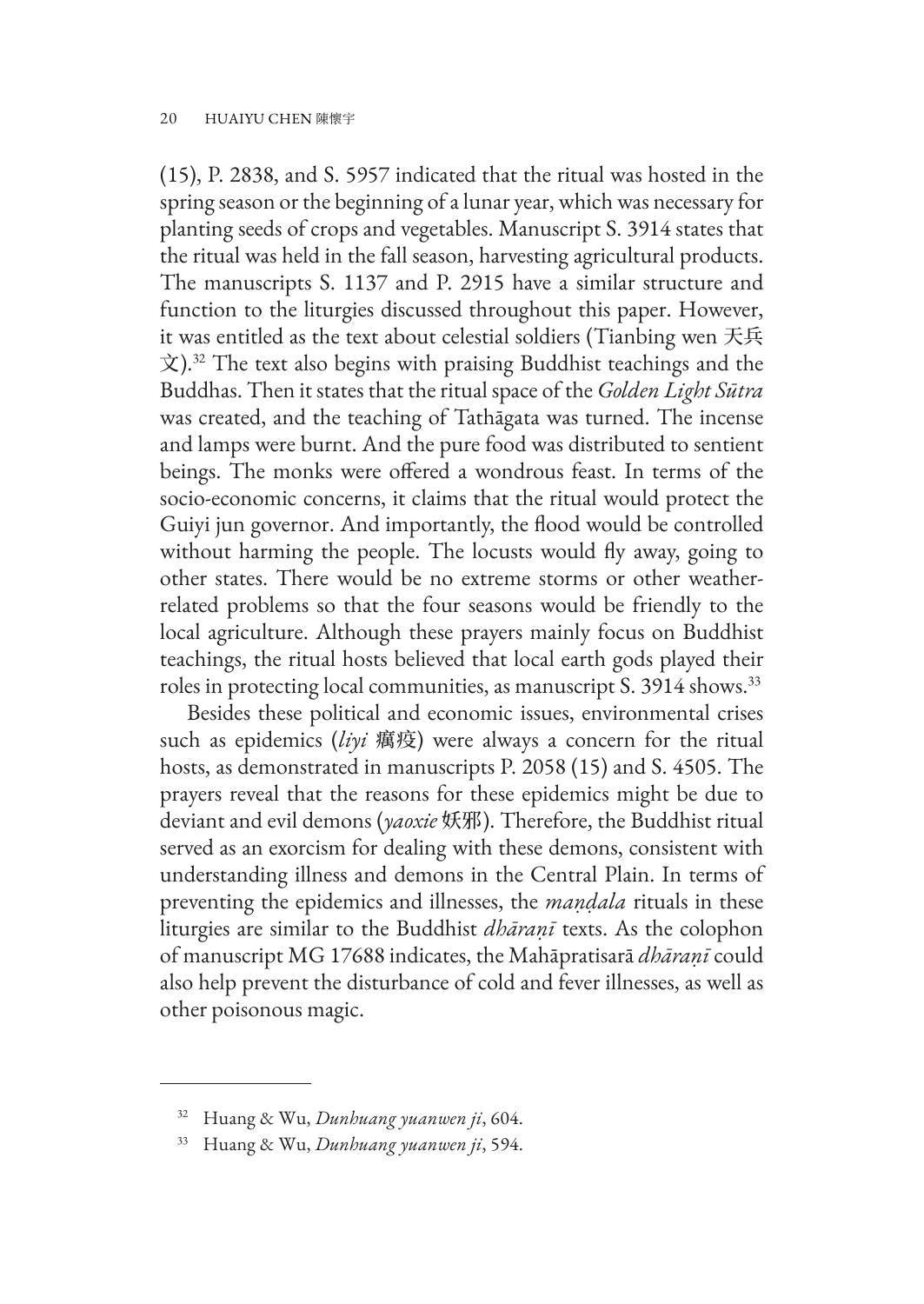#### **4. The Material World**

As John Kieschnick points out, Chinese Buddhism had a tremendous impact on Chinese material culture.<sup>34</sup> While studying this group of liturgical texts, I have discussed the multi-dimensional worlds centered on the main icons. The material world in these liturgical texts is rich, yet most materials appearing could be categorized into two groups. The first is materials for performing rituals and materials for making offerings. The former refers to Buddhist images, paintings, scriptures, and *dhāraṇī*s. The latter refers to food, incense, flowers, banners, music, money, wealth, etc. The second group of materials includes sacred pilgrimage sites, for example. Almost every liturgy began its narrative by talking about the Buddha's image and the ritual space. As these texts said, many pure ritual platforms (*jingtan* 淨壇) were set up in eight directions, and the Buddha's images were hung up at each of the four gates of the ritual platform. Then the main icon would be honored in the center of the ritual platform. Buddhist scriptures would be recited. Many manuscripts from the cave library of Dunhuang might be used in these rituals since many copies of the *Golden Light Sūtra* and the *Lotus Sūtra* have colophons that indicated they were copied and recited locally.

As we can see in manuscript S. 3914, the offerings for the ritual performance are rich, including banners, flowers, music, soups, food, money, and wealth. It also mentioned the sacred site of the golden mountain (金山聖蹟). It seems to refer to the marvelous phenomenon of the monk Lezun 樂僔 who saw the golden-light thousand Buddhas 金光千佛 on Mount Sanwei 三危山 in 366 so that he began to construct Buddhist caves on the cliff of the mountain. Therefore, the so-called sacred site of the golden mountain invoked the historical memory of the Dunhuang Buddhist community. It is essential to point out that these liturgical prayers from Dunhuang seem to take local elements into account to meet the needs of a prominent local community. However, they appear to be generic liturgies in structure and vocabulary, which

<sup>34</sup> Kieschnick, *The Impact of Buddhism on Chinese Material Culture*.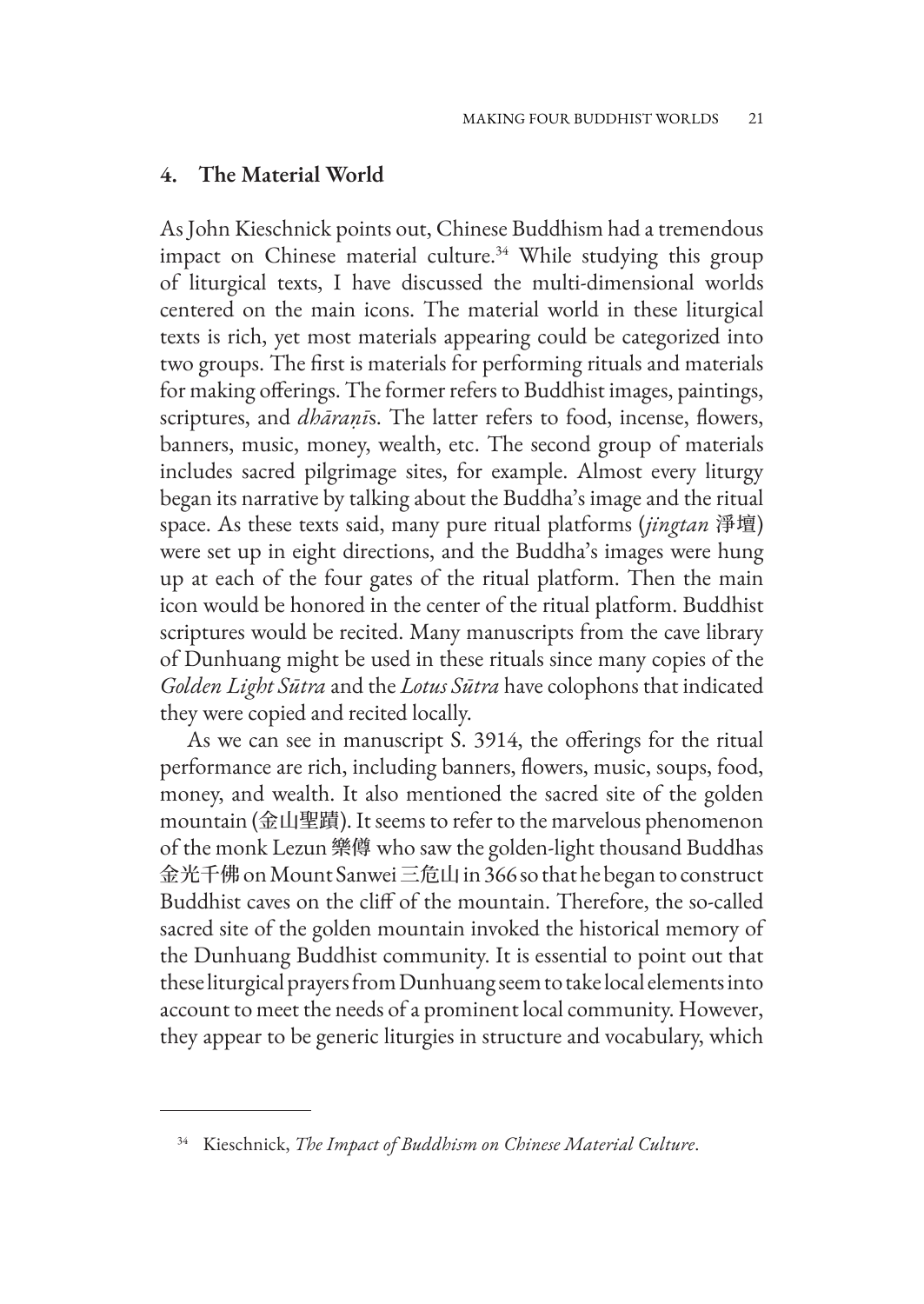should be regarded as a local creation.<sup>35</sup> However, in the meantime, the golden mountain might also echo a common Buddhist metaphor of the Buddha's body as the golden mountain, as the *Lotus Sūtra*  claims.36

Let's turn to the *dhāraṇī* paintings from Dunhuang, such as MG 17688 and Ch. 00249. We can easily find more materials used in the rituals as visual representations, which means that they might not appear as actual materials in the ritual but rather as symbolic items appearing in visual forms. While appearing in visual forms, the ritual specialists could visualize them and conceive them as if they are in presence for particular functions. One of the most visible symbolic materials is the diamond mace (Gadā Vajra), a weapon for destroying evil demons and overcoming difficulties in medieval Chinese Buddhism.37 For example, on the *dhāraṇī* painting Ch. 00249, the Mahāpratisarā Bodhisattva is depicted in the center of the entire painting. His multiple hands hold various dharma tools for fulfilling the wishes of worshippers. These tools include a sword, a rosary, an axe, and a pearl, etc. Surrounding this Bodhisattva as the main icon, there were nineteen circles of spells in Sanskrit. Circling these incantations, there is a circle of auspicious plant branches. Then auspicious clouds with Sanskrit mantras on the lotus flowers spread out into another circle. Two general-like guardians on the bottom side wear military armors and look up to the mantras and flowers. Then a circle of spell syllables in Chinese characters follows. The outside is a frame that is ornamented with lotus flowers and diamond maces in turns. Other

<sup>&</sup>lt;sup>35</sup> The locally produced prayers from Dunhuang under the Tibetan rule also reflect the local tradition. In studying the Dunhuang manuscript IOL Tib J 466/3, Lewis Doney translated a passage that listed the personal gods (sku lha) of Tibet; see Doney, 'Imperial Gods', esp. 73.

<sup>36</sup> *T* no. 262, 9: 4c13; it says that 'their bodies colored like a gold mountain, erect, majestic, and very fine'. See Hurvitz, *Scripture of the Lotus Blossom of the Fine Dharma*, 17; this metaphor is well known in Central Asia; an example can be seen in the Khotanese texts, see Bailey, *Indo-Scythian Studies*, vol. IV: 131.

<sup>37</sup> It also appears in the popular narratives from Dunhuang; see Mair, *Tunhuang Popular Narratives*, 75.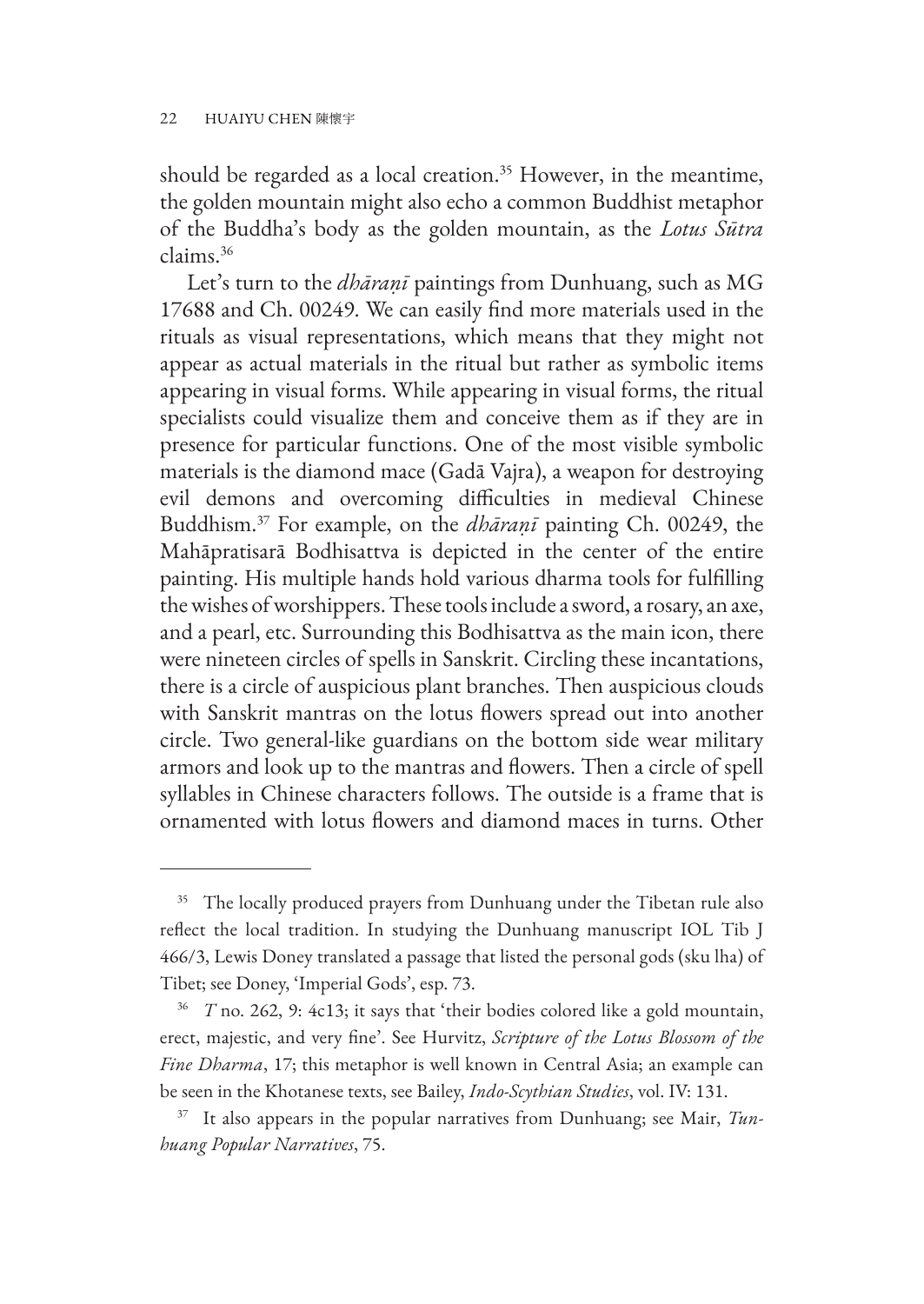similar paintings that honored the Guanyin Bodhisattva have almost the same structure. The depiction of the diamond mace is expected in the Dunhuang materials. For example, colorful manuscript P. 4518 (25) even depicts the diamond mace as the main icon. A circle with the pink boundary circles this mace, and it sits on the lotus flower platform with the cover of a canopy of auspicious clouds and plants. In the center, there might be a wish-fulfilling pearl (Cintāmaṇi).<sup>38</sup> This mace has four branches, looking like a cross. Nevertheless, many of these materials appear in the canonical materials associated with the *dhāraṇī* rituals, though they are not explicitly mentioned in the liturgical prayers. These materials play essential roles in the performance of the *maṇḍala* rituals.

#### **Conclusions**

To sum up some discussions above, these liturgical prayers illustrate the multiple worlds in the daily life of the local Buddhist community in Dunhuang during the ninth-tenth century. When the local rulers hosted the rituals, they invited the local monastic assembly to create the ritual space, invoke Buddhist saints, recite Buddhist texts, and pray for blessings and merits. These rituals reflect strong textuality and materiality, as well as canonicity and locality. While hosting the ritual for creating significant *maṇḍala* rituals, the performers create a cosmological world for the local community. Buddhist saints were invoked to witness the rituals and protect the consecrated ritual space. Although it seems that the canonical texts such as the *Golden Light Sūtra* and the *Lotus Sūtra* are among the essential texts in these ritual performances, other texts such as spells, mantras, as well as *dhāraṇī* texts are also crucial. The rituals themselves created new liturgical texts as new Buddhist textual genres. The structure and vocabulary of these liturgical texts are similar, though they are dedicated to different main icons. As this paper shows, there are four main icons as the centers

<sup>&</sup>lt;sup>38</sup> For the study of this pearl in Chinese Buddhism, see Chen, 'The Cult of Cintamani'.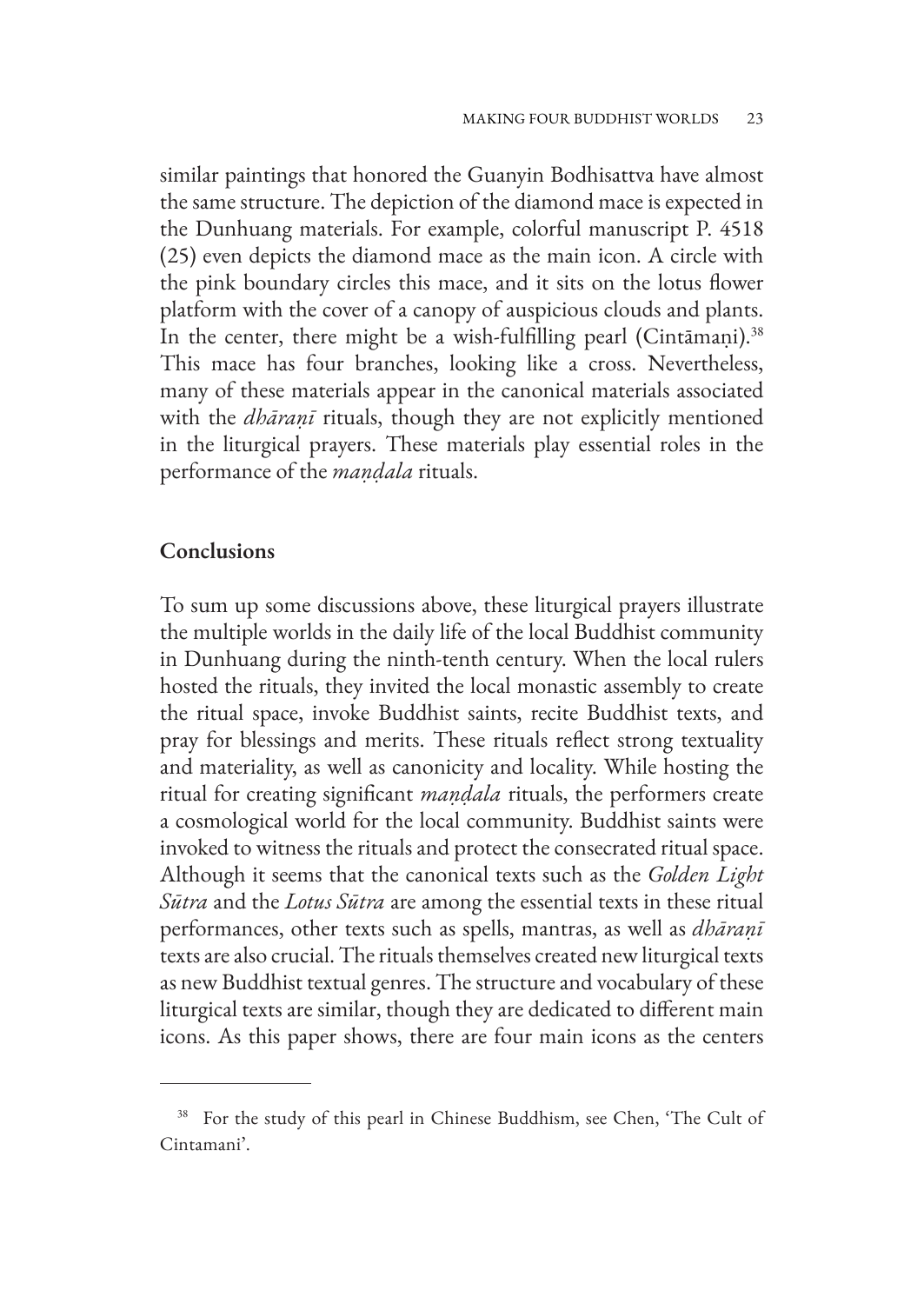of the liturgical rituals. Buddhist saints and other celestial beings surrounded these icons. They all served to bestow blessings and merits to the worshippers with the help of the ritual specialists.

The canonical texts describe, such as consecrating gods, praying to Buddhist saints and guardians, feeding monks and demons, and using the images of the Buddha. They are different from the canonical rituals, with various local modifications for both doctrinal and social considerations. Moreover, though the rituals in these liturgical prayers preserve some typical procedure of medieval *maṇḍala* ritual, this big difference between canonicity and locality of liturgical rituals in Dunhuang illustrate that in medieval China, the Buddhist rituals enjoyed their flexibility in accord with the fluidity of Mahāyāna Buddhism. Doctrines, rituals, and texts were expandable and adaptable to local followers' worldly and spiritual needs where Mahāyāna Buddhism was practiced.

The prayers are designed to fulfill the hosts' political, economic, social, and spiritual wishes, particularly the rulers of the local regime in the Dunhuang and Hexi regions. Furthermore, during the ritual performance, both Buddhist saints, guardians, and local earth gods were invoked to protect the benefits of local hosts. Though primarily referring to the ritual hosts and their immediate family members, the beneficiaries also mentioned contemporary emperors in the central court and his officials. The details describing the rulers in the central court demonstrated the sophisticated and subtle emotions and mentality of local rulers in Dunhuang toward the emperors of the Central Empire. The local government in Dunhuang declared its loyalty to the central court, although it still maintained its substantial autonomy and agency.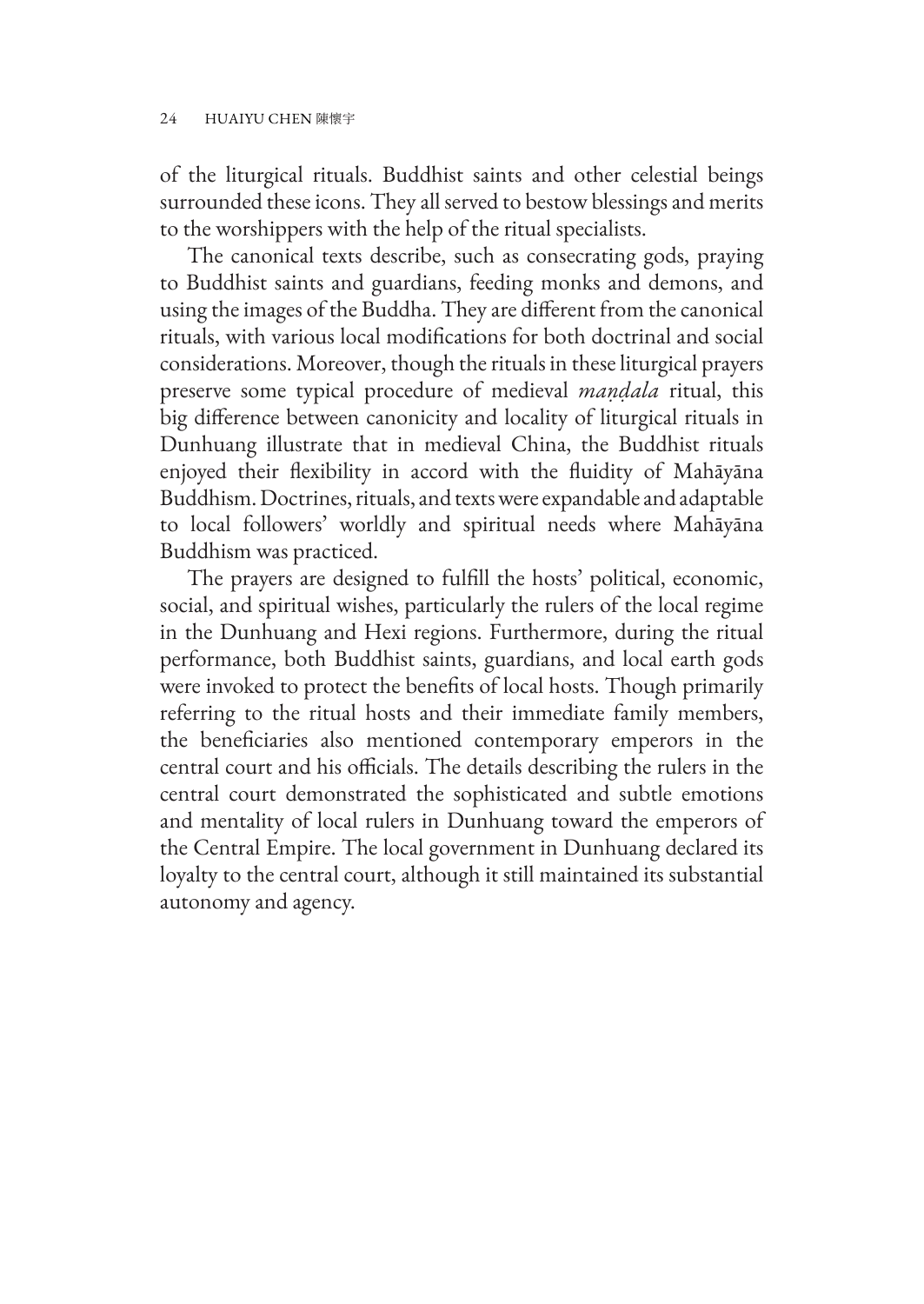# **Appendixes: Translations of Two Liturgical Prayers: P. 2058 (12) and P. 2058 (15)**

#### Appendix A: P. 2058 (12)

Alas! Now we set up the Buddha's images at four gates and create pure platforms at eight corners. In the center, the ritual space of the Great Compassion (Guanyin Bodhisattva) is built. Buddhist assembly turns the *Scripture of the Golden Light*. [We] set up a vegetarian feast for five mornings and invite the Buddha and the monks. Who has been doing this? At that time, our military governor of Hexi, Lord Cao, first humbly offered to eight groups of *nāgas* and devas to protect the regions around the Yellow River and Huang River. The holy lord returns and again pacifies the universe.

Furthermore, it is made for our lord of command. He has bent his body for receiving the resonance of auspicious omen and for princess and lady's constantly preserved joys and celebrations. [We] humbly wish our lord of command is bestowed by heaven with brevity and is supplied by the divinity with numinous wisdom, talent, and brightness. His virtue is magnificent as Wu Qi, mobilizing his strategy to control five Liang regions and receiving holy scepter to clear two circuits. His breaths will shape wind and clouds, and his mighty anger will destroy barbarian enemies. He establishes his tiger scepters in the groups of *nāgas* and descends twin vehicles in the purple mansion. Therefore, he can sincerely pay homage to the teaching of images, maintaining his mind in the Dharma courtyard, building blessings and destroying disasters, expounding and transmitting the sea treasury. Thus, the scriptures are open from the treasury of *nāgas*, and each verse discusses the chapter of non-dualism. The spells praise secret methods, and each sound sings the principle of non-action. The concealed traces of worthies and saints of ten directions descend to meet eight groups of *nāgas* and deities in the air.

[We] humbly wish your mighty radiance becomes effulgent and your divine power increases; you can mobilize your compassion and kindness and exhaust your solid sound to reach the harmonious realm. In total, there is numerous beauty, which cannot be limited to the excellent affinity. First, [we] make offerings to four heavenly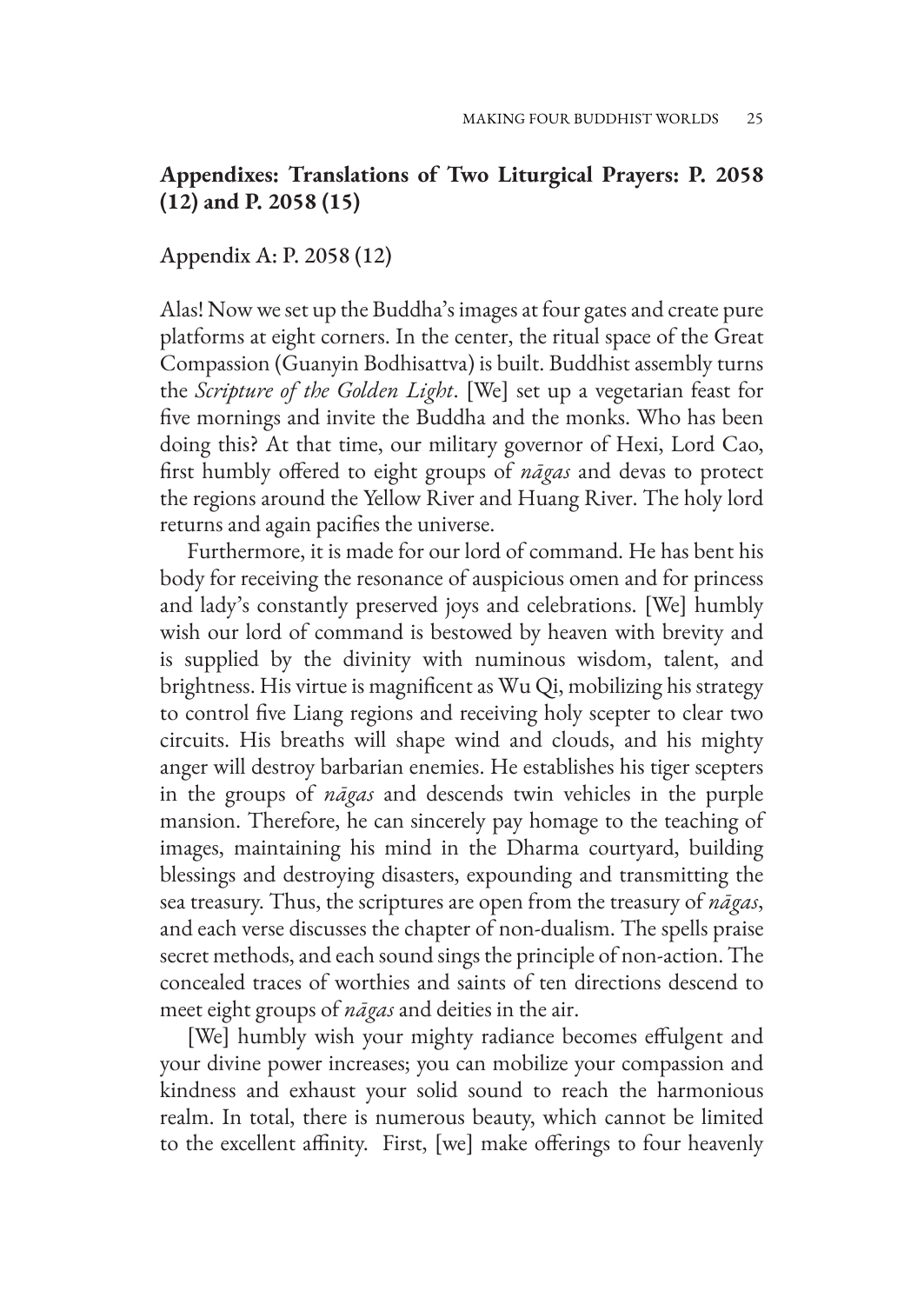kings, eight groups of *nāgas* and devas, and humbly wish your mighty radiance becomes effulgent, and your divine power increases. You can mobilize your compassion and kindness to save humans and protect the state. Again, [we] carry excellent blessings and again ornament the noble position of the military-governor of Hexi, the lord of command: humbly wish the southern mountain to make longevity and the northern ultimate to mark his honor: he is always the Bodhisattva-like benevolent king, and everlastingly responds the entrust of Tathāgata. Again, [we] carry the deeds of blessings to ornament furthermore our heavenly princess's noble position: humbly wish her bright elegance to become flourishing, like the fragrance of peach and plum. [We wish] Lady Song to preserve her beauty of faithful pine tree forever. [Wish] the lad to become handsome and wise, bearing loyalty and filial piety to face the people. Therefore, all under the heaven becomes stable, and all within the seas become transparent, no hearing about the name of war and relying on the transformation of barbarians. Maha!

# Appendix B: P. 2058 (15)

Alas! Since three vehicles expound on marvels, their virtues surpass the gate of the form and image. Seven enlightenments understand the cause so that the principle is beyond the boundary of the name and word. As the sun of the Buddhist suns, his giant image is hanging up on the dark street. As the deva among all devas, he leads sentient beings in the pure realm. His mighty spirit is being himself, and he can reveal and manifest himself unlimitedly. The mysterious wind covers the greatthousand realm. The boundary of reality is bright in non-dualism. How great the sharp insight of the Dharma hero is! Now [we] set up pure platforms in eight corners 八表 and set up Buddha's images at four gates 四門. In the center, a ritual space of Mahāpratisarā Bodhisattva is set up. The black assembly (monastic members) turn the *Scripture of the Golden Light*. Therefore, the fragrant flame runs with the smog, and the mist spreads to eight corners. The sound of linked-pearl-like jade sentences suddenly descends to the pure land of ten directions. The books display a hundred tastes offered to the Buddha's images and the sentient beings in water and land realms. At night the true body is invited, and the Buddhist sound reaches deep clouds. Looking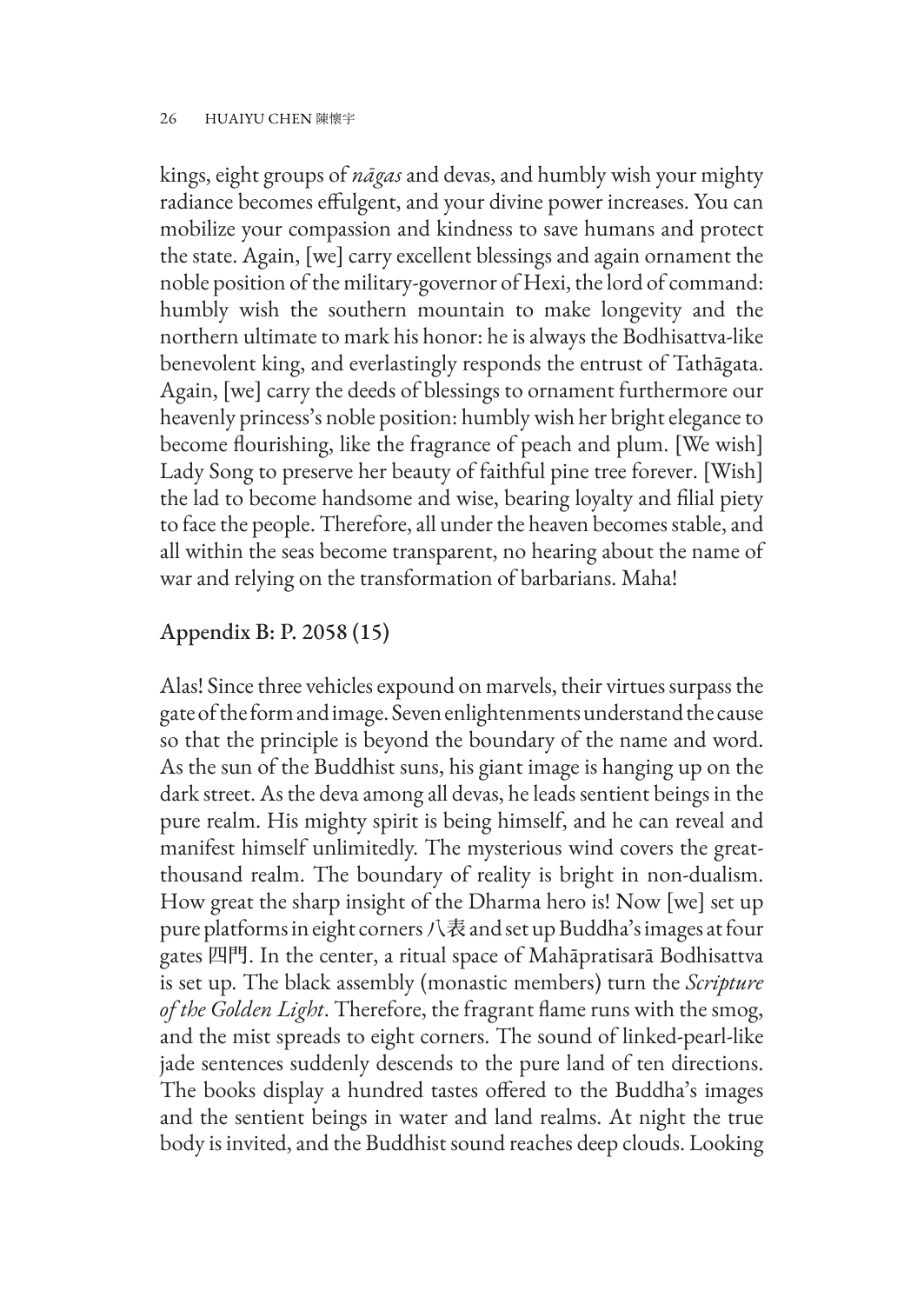up without honesty like this, who has been doing it? Our militarygovernor Lord Cao 曹公 first humbly offers eight groups of *nāgas* and devas to protect battlefields, to four great heavenly kings to wipe out disasters and dangers. [We pray] current imperial lord often sits on the lotus leaf. Ten circuits rush to offer their loyalty with their wholeheart oaths. Moreover, [we pray] the military-governor of Hexi, the lord of command, is bestowed by heaven with brevity and is supplied by the divinity with numinous wisdom. He can always embrace holy strategy, and his virtue is paralleled with Sun Wu and Wu Qi. He can also pacify the barbarians of the west, and his capacity surpasses Tian Ji and Han Xin. Therefore, he can attach his emotions to the teaching of the image and look up compassion and kindness for enhancing his cultivation. He thirsts to look up [Buddhism] with sincerity, and he opens the grand gate with honesty. At that time, three winters are just over, and the first month is just coming. Monks and disciples recite their lessons at eight platforms, and the consecration ritual is performed for five days. In total, there are numerous kindnesses, which cannot be limited to good affinity. Then [we] ornament four heavenly kings, eight groups of *nāgas* and *devas*. Pāñcika, the kind god of protecting boundaries [and pray as follows]: humbly wish your mighty radiance becomes effulgent and your divine power increases; you can mobilize your compassion and kindness to save humans and protect the state. Therefore, each year nine untimely deaths will disappear, and each month three disasters will become extinct. Ten thousand surnames will enjoy the encouraging harvest, and within the entire realm, no one will mourn the tragedy of separation. [We wish] current imperial lord has holy longevity and accomplishment is flourishing. Generals, ministers, and all officials will be dedicated to their state. Again, [we carry] excellent blessings and again ornament the noble position of the military-governor of Hexi, the lord of command, humbly wish him to spread and expand the ultimate way for saving and cultivating sentient beings. His jeweled status is as stable as the *qian* image 乾象 and does not collapse, and his longevity is same as the *Kun* form 坤儀 and does not change. Again, [we carry] excellent blessings, and again ornament the noble position of the minister and the son: humbly wish him like the golden wood to become increasingly luxuriant, like the jade leaves to constantly flourish, like the huge rock to increase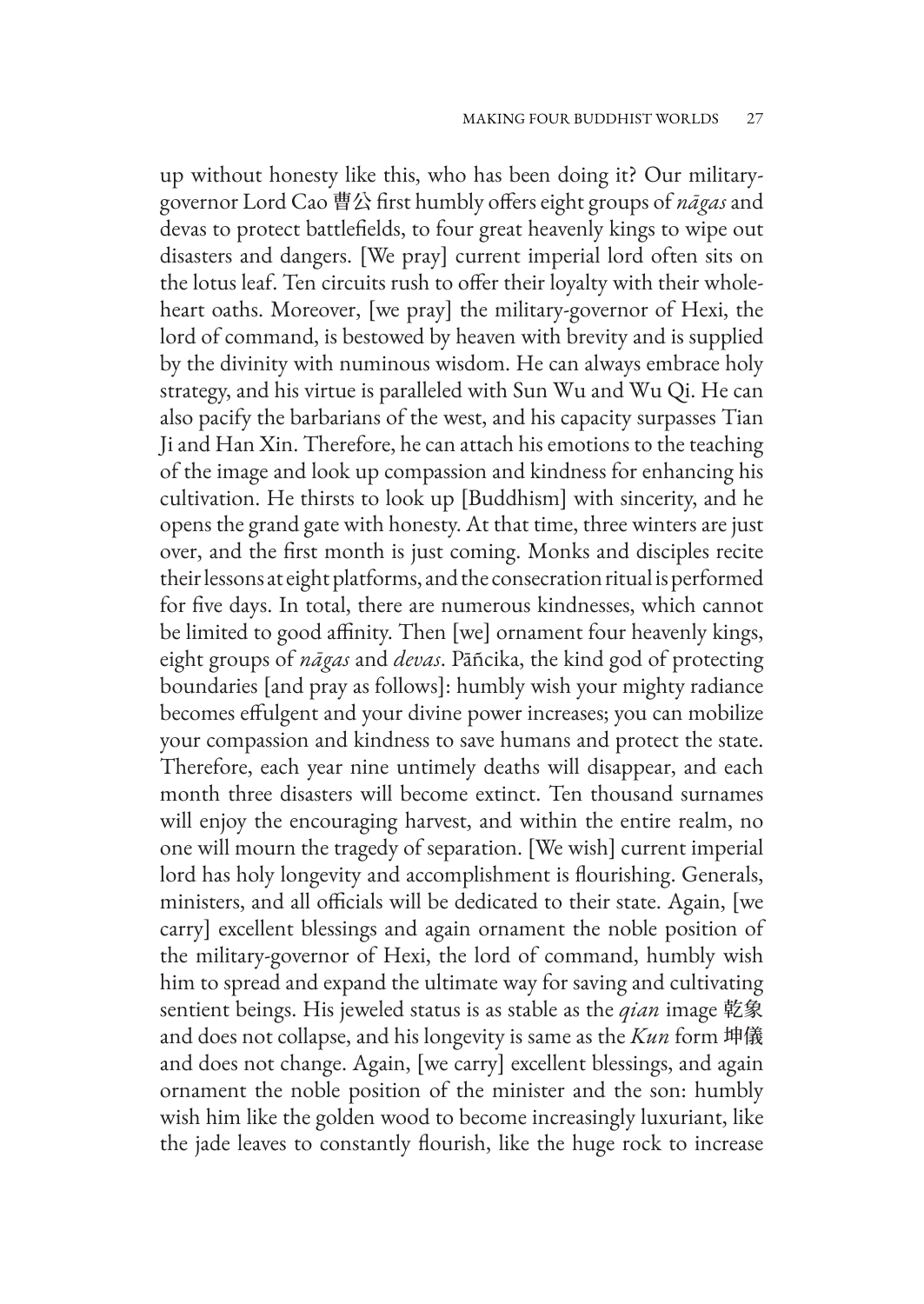height and like the city wall to solidify. [We wish] heavenly princess to assist the governance, same as the moon of the fall to be always round. [We wish] the lady responds to the auspicious omen, preserving her maiden looking and staying young forever. [We wish] the lad is handsome and wise, achieving his reputation of loyalty and filial piety. [We wish] the daughter has integrity and brightness, and her youthful appearance is pure and clean. [We wish] the peace is flourishing in all four directions, making people not impede within the pass and mountain. The crops became great in all fields, so people competed in singing the elegant rhythm of the *Southern Wind* 南風. Disasters and calamity that cover the city, as well as the obstacles and grievance, are all destroyed. [We wish] those who commit the crimes of lives and wealth all receive the merits. Officials who offer incenses all exhaust their sincerity and loyalty. [We wish] those who randomly hear and see [this ritual] can be the same to increase their upper wishes. Thus, the river will be clear, and the sea will be peaceful, without hearing about the sound of weapons. The enemies from four directions will lower their scepters and end the war forever. Three disasters will disappear, and nine untimely deaths will end in seas and mountains. Epidemics and illness will be gone, and hunger and famine will be sent to the door to hell. Maha!

# **Bibliography**

# Abbreviations

| DZ | Zhengtong daozang 正統道藏. See Primary Sources,              |
|----|-----------------------------------------------------------|
|    | Zhengtong daozang.                                        |
| P  | Chinese manuscripts from Dunhuang in the Pelliot          |
|    | Collection, Bibliothèque Nationale, Paris. Pictures of    |
|    | many of these manuscripts available on the website of the |
|    | International Dunhuang Project (idp.bl.uk).               |
| S  | Chinese manuscripts from Dunhuang in the Stein            |
|    | Collection, British Library, London. Pictures of many     |
|    | of these manuscripts available on the website of the      |
|    | International Dunhuang Project (idp.bl.uk).               |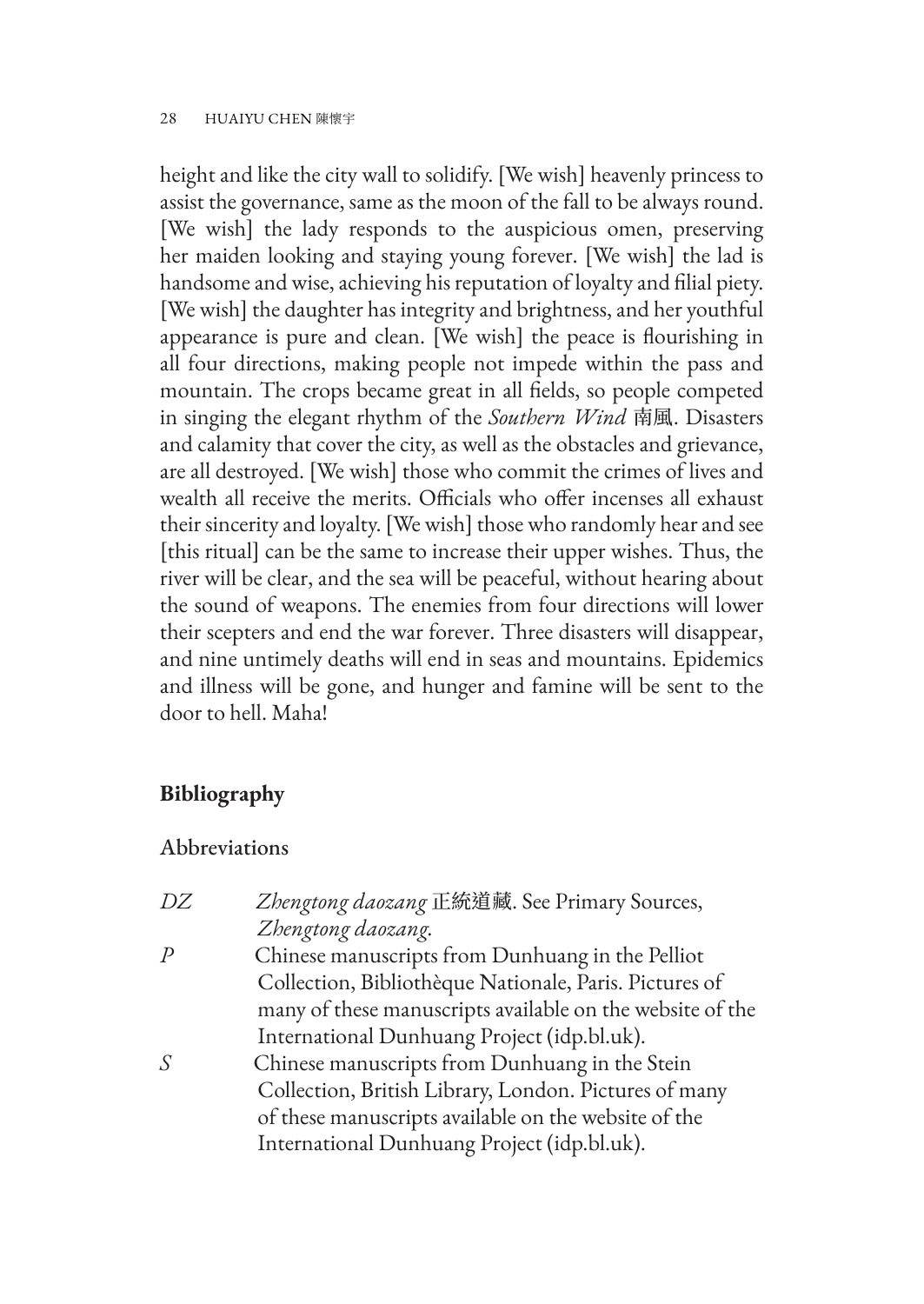*T Taishō shinshū daizōkyō* 大正新脩大藏經. See Secondary Sources, Takakusu and Watanabe et al., eds.

#### Primary Sources

*Foding zunsheng tuoluoni niansong yiguifa* 佛頂尊勝陀羅尼念誦 儀軌法 [Ritual Proceedings on Reciting *Buddhoṣṇīṣa Vijaya Dhāraṇī*]. 1 *juan*. Trans. Bukong 不空 (Amoghavajara [705– 774]). *T* no. 972, vol. 19.

*Foshuo Foding zunsheng tuoluoni jing* 佛說佛頂尊勝陀羅尼經 [Scripture spoken by the Buddha on *Buddhoṣṇīṣa Vijaya Dhāraṇī*]. 1 *juan*. Trans. Yijing 義淨 (635–713). *T* no. 971, vol. 19.

- *Foshuo suiqiu zede dazizai tuoluoni Shenzhou jing* 佛說隨求則得大 自在陀羅尼神呪經 [Skt. *Mahāpratisarā-dhāraṇī-sūtra*; Scripture spoken by the Buddha on the Divine Spells of the *dhāraṇī* of Great Self-existence to Obtain One's Wishes]. 1 *juan*. Trans. Manicintana (Baosiwei 寶思惟 [?–721]) in 693. *T* no. 1154, vol. 20.
- *Guoqing bailu* 國清百錄 [One Hundred Documents Related to the Guoqing Temple]. 4 *juan*. Comp. Guanding 灌頂 (561–632). *T* no. 1934, vol. 46.
- *Jinguangming jing* 金光明經 [Skt. *Suvarṇaprabhā Sūtra*; Golden Light Sutra]. 4 *juan*. Trans. Tanwuchen 曇無讖 (\*Dharmakṣema [385–433]). *T* no. 663, vol. 16.
- *Pubian guangming qingjing zhisheng ruyi baoyin xinwu nengsheng damingwang da suiqiu tuoluoni jing* 普遍光明清淨熾盛如意寶 印心無能勝大明王大隨求陀羅尼經 [*Dhāraṇī-sūtra* of the Great Pursuit, revealed by the Invincible Exalted Illuminated King with the Precious Wish-fulfilling Mind-Seal of Universality, Radiance, Purity, and Overflow]. 2 *juan*. Trans. Bukong 不空 (Amoghavajara [705–774]). *T* no. 1153, vol. 20.
- *Qianshou qianyan Guanshiyin pusa dabeixin tuoluoni* 千手千眼觀 世音菩薩大悲心陀羅尼 [*Mahā Karuna Dhāraṇī;Nīlakaṇṭha Dhāraṇī*]. 1 *juan*. Trans. Bukong 不空 (Amoghavajara [705– 774]). *T* no. 1064, vol. 20.
- *Qianzhuan tuoluoni Guanshiyin pusa zhou* 千轉陀羅尼觀世音菩 薩咒 [The Spell of the a-thousand-Action *Dhāraṇī* of Holy Avalokiteśvara Bodhisattva]. 1 *juan*. Trans. Zhitong 智通 (d.u.).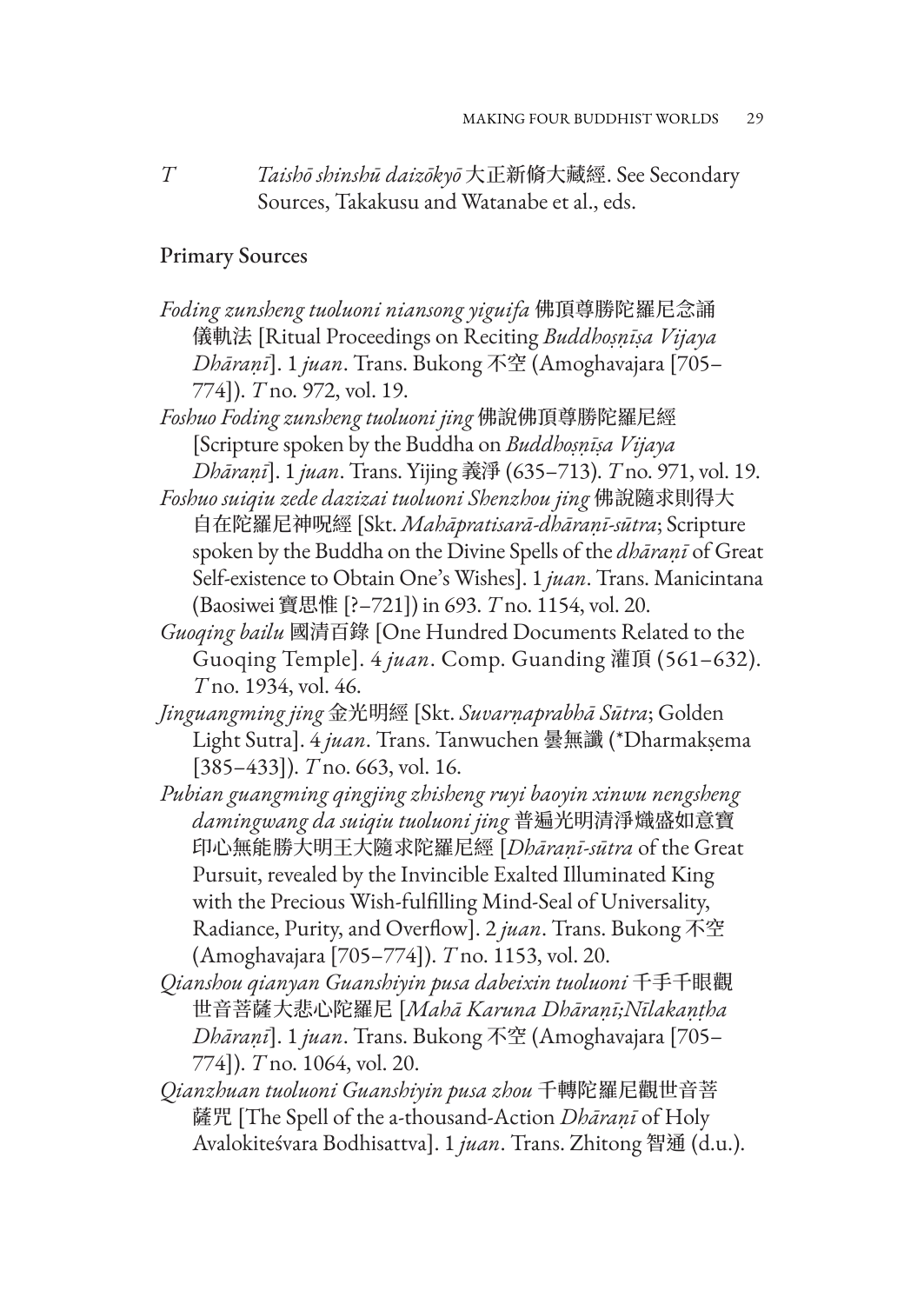*T* no. 1035, vol. 20.

- *Sheng guangzizai pusa qianzhuan miezui tuoluoni* 聖觀自在菩薩千 轉滅罪陀羅尼 [*Dhāraṇī for Destroying Sins by a thousand Actions (Sāhasra-Pravartana) of Holy Avalokiteśvara Bodhisattva*]. Dunhuang manuscript, British Museum 1919, 0101, 0.248, Ch 00151.
- *Yuqie jiyao yankou shishi qijiao Anantuo yuanyou* 瑜伽集要焰口施 食起教阿難陀緣由 [The Origin of Teaching Ānanda the Yoga Essentials of Offering food to the Flaming Mouths]. 1 *juan*. Trans. Bukong 不空 (Amoghavajara [705–774]). *T* no. 1319, vol. 21.
- *Xuanzhu xinjing zhu* 玄珠心鏡注 [Annotations to the Mysterious Pearl and Mind Mirror]. 1 *juan*. By Wang Sunzhi 王損之 (active 810s). *DZ* 574.
- *Zhengtong Daozang* 正統道藏 [Daoist Canon compiled during the Zhengtong Reign (1436–1449)]. 5,305 *juan*. Comp. Zhang Yuchu 張宇初 (1359–1410) et al., in 1445. Shanghai: Hanfenlou 涵芬樓, 1926; Taipei: Yiwen yinshuguan 藝文印書館, 1977, reprinted edition.

# Secondary Sources

- Asai Kakucho 浅井覚超. 'Daizuigu daranikyō bonzokan taisho kenkyū' 《大随求陀羅尼経》 梵蔵漢対照研究 [A Comparative Study on the Sanskrit, Tibetan, and Chinese Versions of the Great *Dhāraṇī-sūtra*]. *Mikkyō bunka* 密教文化 [Esoteric Buddhist Culture] 162 (1988): 106–26.
- Bailey, Harold W. *Indo-Scythian Studies: Being Khotanese Texts*. Volume IV. Cambridge: Cambridge University Press, 1979.
- Beckwith, Christopher I. *The Tibetan Empire in Central Asia: A History of the Struggle for Great Power among Tibetans, Turks, Arabs, and Chinese during the Early Middle Ages*. Princeton: Princeton University Press, 1987.
- Cartelli, Mary Anne. *The Five-Colored Clouds of Mount Wutai: Poems from Dunhuang*. Leiden: Brill, 2012.
- Chen Huaiyu 陳懷宇. 'The Cult of Cintamani: On the Nature of the Dunhuang Manuscript P. 4518 (10) and its Context'. *Chinese*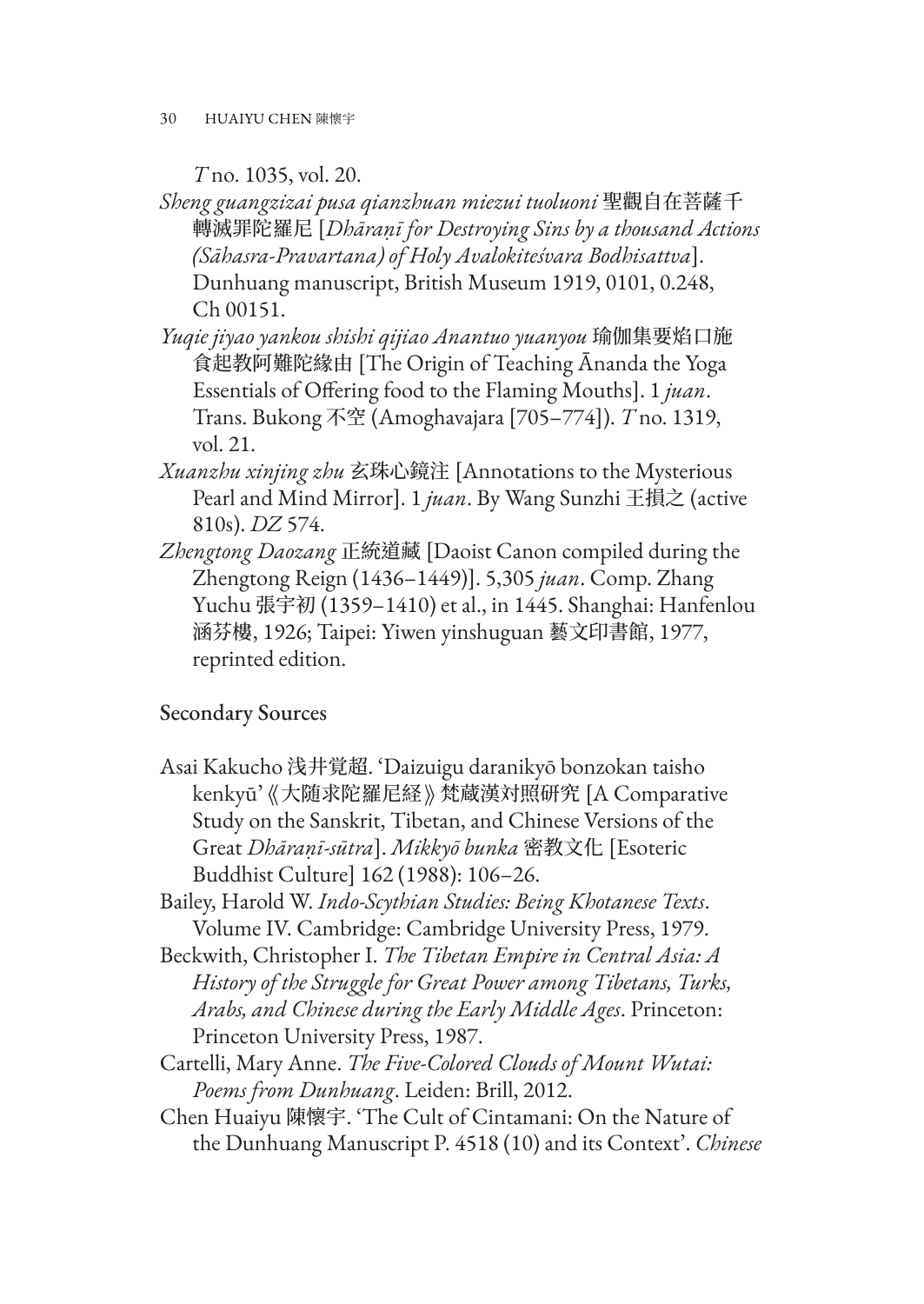*Studies in History* 53, no. 3 (2020): 227–241.

- ———. 'Dunhuang P. 2058v wenshu Zhong de Jie Dasuiqiu tan fayuanwen' 敦煌P. 2058v文書中的結大隨求壇發願文 [The Liturgical Prayer for Creating the Ritual Space of Mahāpratisarā in the Dunhuang Manuscript P. 2058v]. *Dunhuangxue* 敦煌學 [Dunhuang Studies] 27 (2008): 167–185.
- ———. 'Multiple Traditions in one Ritual: A Reading of the Lantern Prayers in Dunhuang Manuscripts'. In *Buddhist across Asia: Networks of Material, Intellectual and Cultural Exchange*, edited by Tansen Sen, 233–257. Singapore: Institute for South East Asian Studies and New Delhi: Manohar Publishers, 2014.
- Chen, Jinhua. *Philosopher, Practitioner, Politician: The Many Lives of Fazang (643-712)*. Leiden: Brill, 2007.
- Copp, Paul. *The Body Incantatory: Spells and the Ritual Imagination in Medieval Chinese Buddhism*. New York: Columbia University Press, 2014.
- Ding, Yi. *Divine Transactions: The Transformation of Buddhist Communal Liturgies at Dunhuang (8th-10th Centuries)*. Ph.D. dissertation, Stanford University, 2020.
- Doney, Lewis. 'Imperial Gods: A Ninth-Century *Tridaṇḍaka* Prayer (rGyud chags gsum) from Dunhuang'. *Central Asiatic Journal*  61, no. 1 (2018): 71–101.
- Emmerick, Ronald E. *The Sutra of Golden Light: A Translation of the Suvarṇabhāsottamasūtra*. New Delhi: Motilal Banarsidass, 2016.
- Furuseka Koichi 古坂紘一. 'Daizuigu darani o megutte' 《大随求陀 羅尼》 をめぐって [On the *Mahāpratisarā dhāraṇī*]. *Hokuriku Shūkyō Bunka* 北陸宗教文化 [Hokuriku Religious Culture] 3 (1991): 36–46.
- Drège, Jean-Pierre. 'Les premières impressions des dhāranī de Mahāpratisarā'. *Cahiers d'Extrême-Asie* 11 (1999–2000): 25–44.
- Gummer, Natalie. 'Suvarṇabhāsottamasūtra'. In *Brill's Encyclopedia of Buddhism*, Vol. 1: Literature and Languages, edited by Jonathan Silk, Oskar von Hinüber, and Vincent Eltschinger, 249–260. Leiden: Brill, 2015.
- Hao Chunwen 郝春文. 'Guanyu Dunhuang xieben zhaiwen de jige wenti' 關於敦煌寫本齋文的幾個問題 [Several Issues on the Texts of Feast in the Dunhuang Manuscripts]. *Shoudu shifan*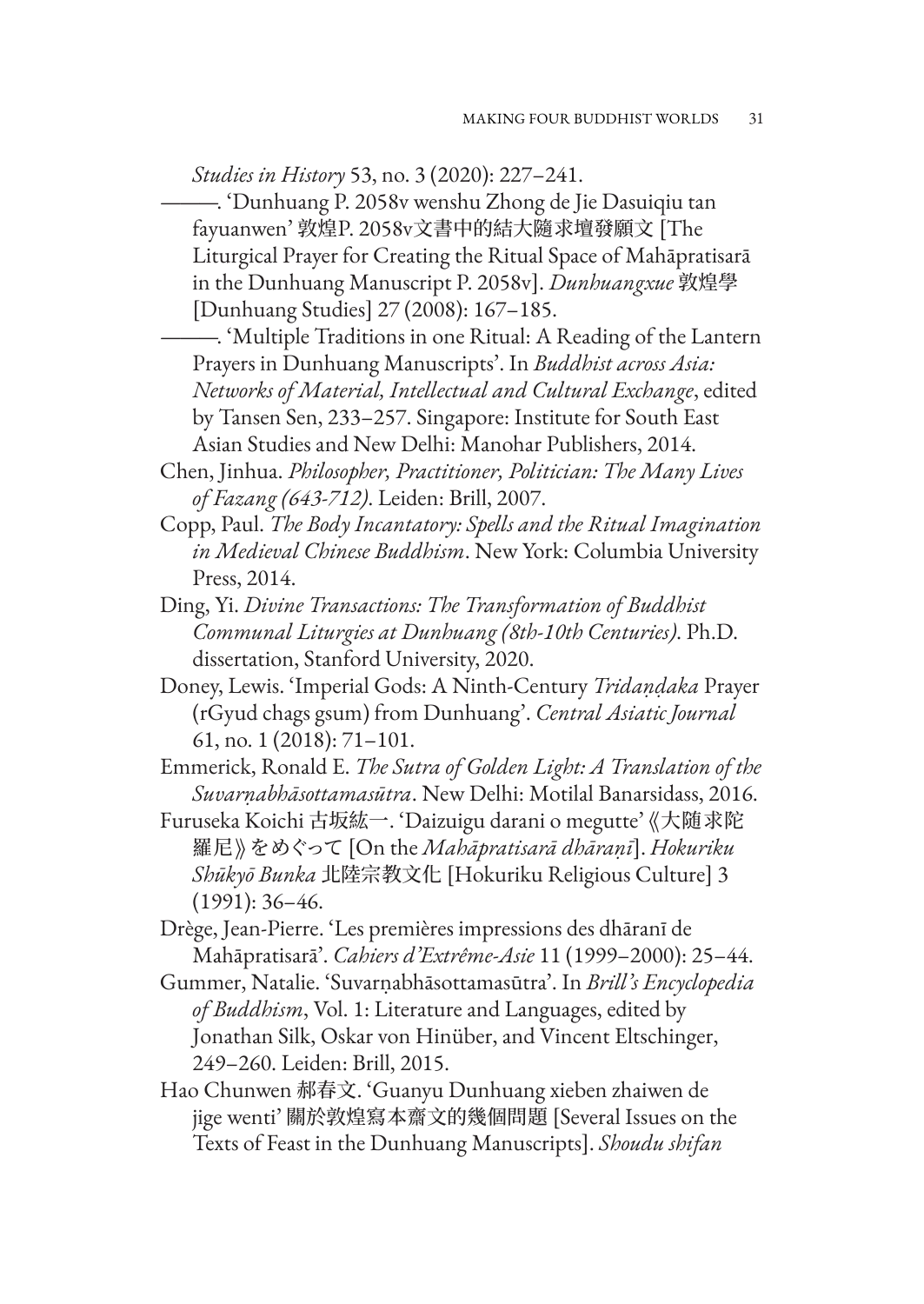32 HUAIYU CHEN 陳懷宇

*daxue xuebao* 首都師範大學學報 [Journal of Capital Normal University] 2 (1996): 64–71.

- Hidas, Gergly. 'Two *dhāraṇī* prints in the Stein Collection at the British Museum'. *Bulletin of School of African and Oriental Studies* 77, no. 1 (2014): 105–117.
- Huang Zheng 黃征, and Li Danhe 李丹禾. 'Dunhuang bianwen zhong de yuanwen' 敦煌變文中的願文 [Prayers in the Transformation Texts from Dunhuang]. In *Dunhuang wenxue lunji Dunhuang* 敦煌文學論集, edited by Xiang Chu 項楚, 363–370. Chengdu: Sichuan renmin chubanshe 四川人民出版 社, 1996.
- Huang Zheng 黃征, and Wu Wei 吳偉, comp. *Dunhuang yuanwen ji* 敦煌願文集 [A Collection of Prayers from Dunhuang]. Changsha: Yuelu shushe 嶽麓書社, 1995.
- Huang Zheng 黃征, Zeng Liang 曾良, and Hong Yushuang 洪玉 雙. 'Dunhuang yuanwen yanjiu' 敦煌願文研究 [A Study of Liturgical Prayers from Dunhuang]. In *Dunhuang wenxue lunji Dunhuang* 敦煌文學論集, edited by Xiang Chu 項楚, 371–87. Chengdu: Sichuan renmin chubanshe 四川人民出版社, 1996.
- Hughes, April D. *Worldly Saviors and Imperial Authority in Medieval China*. Honolulu: University of Hawai'i Press, 2021.
- Hurvitz, Leon. *Scripture of the Lotus Blossom of the Fine Dharma*. New York: Columbia University Press, 1976.
- Kieschnick, John. *The Impact of Buddhism on Chinese Material Culture*. Princeton: Princeton University Press, 2003.
- Kuo, Liying. 'Bucchō sonshō darani no dempa to gishiki' 仏頂尊 勝陀羅尼の伝播と儀式 [Rite and diffusion of the *Buddhōṣṇīṣa vijayā dhāraṇī*]'. *Tendai gakuhō* 天台学報 [Journal of the Tendai Buddhist Studies], Special Issue: International Tendai Conference (2007): 1–39.
- Liu Shufen 劉淑芬. *Miezui yu duwang: Foding zunsheng tuoluoni jingchuang zhi yanjiu* 滅罪與度亡: 佛頂尊勝陀羅尼經幢之研究 [Destroying Sins and Saving the Deceased: A Study of the Pillar of the *Buddhōṣṇīṣa vijayā dhāraṇī*]. Shanghai: Shanghai guji chubanshe 上海古籍出版社, 2008.
- Ma Shichang 馬世長. 'Da Suiqiu tuoluoni mantuluo tuxiang de kaocha' 大隨求陀羅尼曼荼羅圖像的考查 [A Survey of the Images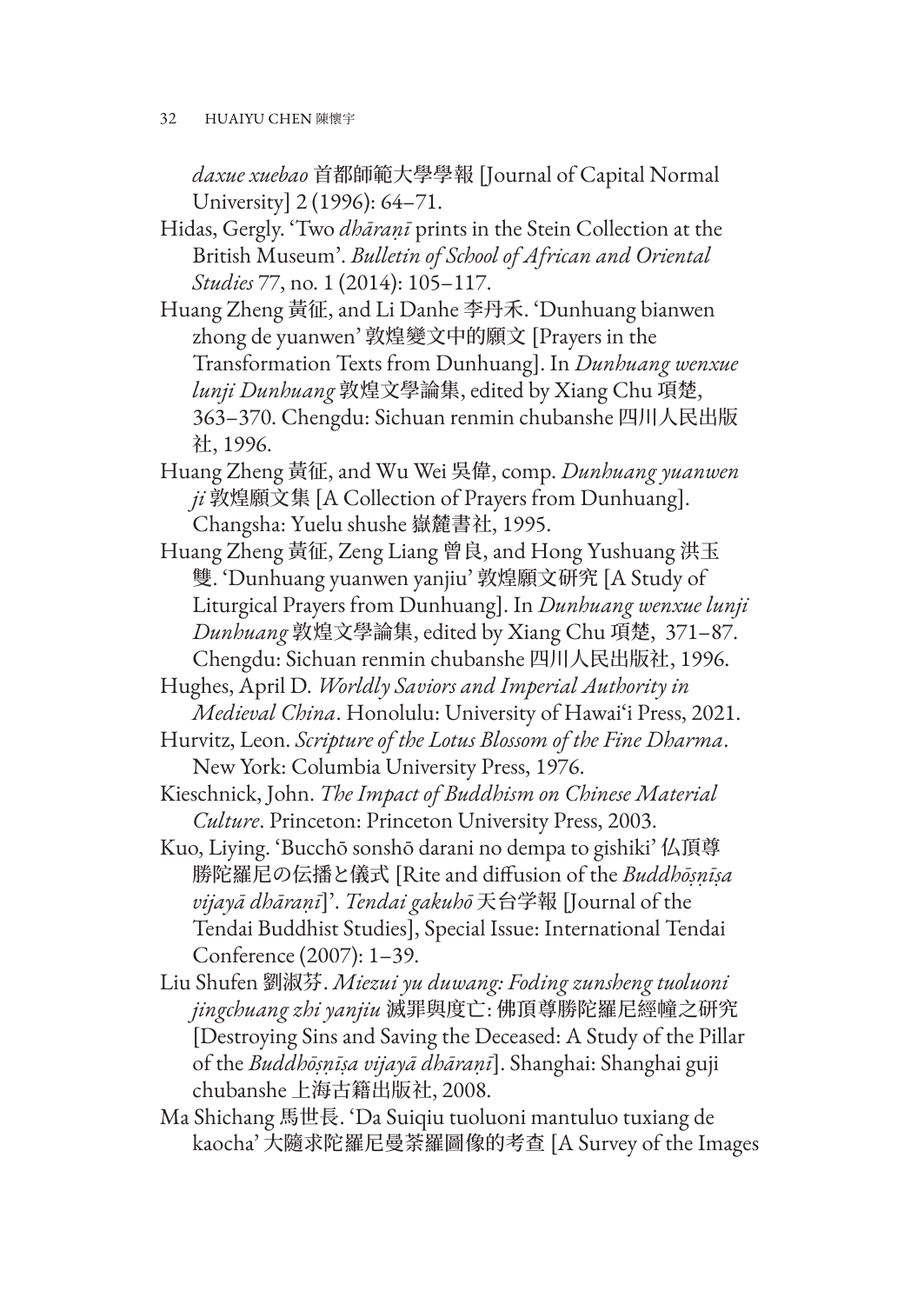of the Great *Mahāpratisarā dhāraṇī maṇḍala*]. *Tang yanjiu* 唐 研究 [Journal of Tang Studies] 10 (2004): 527–580.

Mair, Victor H. *Tun-huang Popular Narratives*. Cambridge: Cambridge University Press, 1983.

Mollier, Christine. *Buddhism and Taoism Face to Face: Scripture, Ritual, and Iconographic Exchange in Medieval China*. Honolulu: University of Hawai'i Press, 2008.

Nobel, Johannes. *Suvarṇabhāsottamasūtra. Das Goldglanz-Sūtra: ein Sanskrittext des Mahāyāna-Buddhismus. Nach den Handschriften und mit Hilfe der tibetischen und chinesischen Übertragungen*. Leipzig: Harrassowitz, 1937.

———. *Suvarnaprabhāsottamasūtra. Das Goldglanz-Sūtra: ein Sanskrittext des Mahāyāna-Buddhismus. Die tibetische Übersetzung mit einem Wörterbuch*. Band 1: *Tibetische Übersetzung*. Stuttgart: Kohlhammer Verlag 1944; Band 2: *Wörterbuch Tibetisch-Deutsch-Sanskrit*, Stuttgart: Kohlhammer 1950.

———. *Suvarnaprabhāsottamasūtra. Das Goldglanz-Sūtra: ein Sanskrittext des Mahāyāna-Buddhismus. I-Tsing's chinesische Version und ihre tibetische Übersetzung*, Band 1: *I-Tsing's chinesische Version übersetzt, eingeleitet erläutert und mit einem photomechanischen Nachdruck des chinesischen Textes versehen*; Band 2: Die tibetische Übersetzung mit kritischen Anmerkungen. Leiden: Brill, 1958.

- Orzech, Charles D., and Henrik H. Sørensen. 'Mudrā, Mantra and Mandala'. In *Esoteric Buddhism and the Tantras in East Asia*, edited by Charles Orzech, Richard Payne, and Henrik Sørensen, 76–89. Leiden: Brill, 2011.
- Pulleyblank, Edwin G. *The Background of the Rebellion of An Lushan*. London: Oxford University Press, 1955.
- Rong Xinjiang 榮新江. *Eighteen Lectures on Dunhuang*. Translated by Imre Galambos. Leiden: Brill, 2013.

———. 'The Religious Background to the An Lushan Rebellion'. In *Chinese Scholars on Inner Asia*, edited by Luo Xin, 97–127. Bloomington: Sinor Research Institute for Inner Asian Studies, Indiana University, 2012.

———. *Guiyi jun shi yanjiu: Tang Song shidai Dunhuang lishi kaosuo*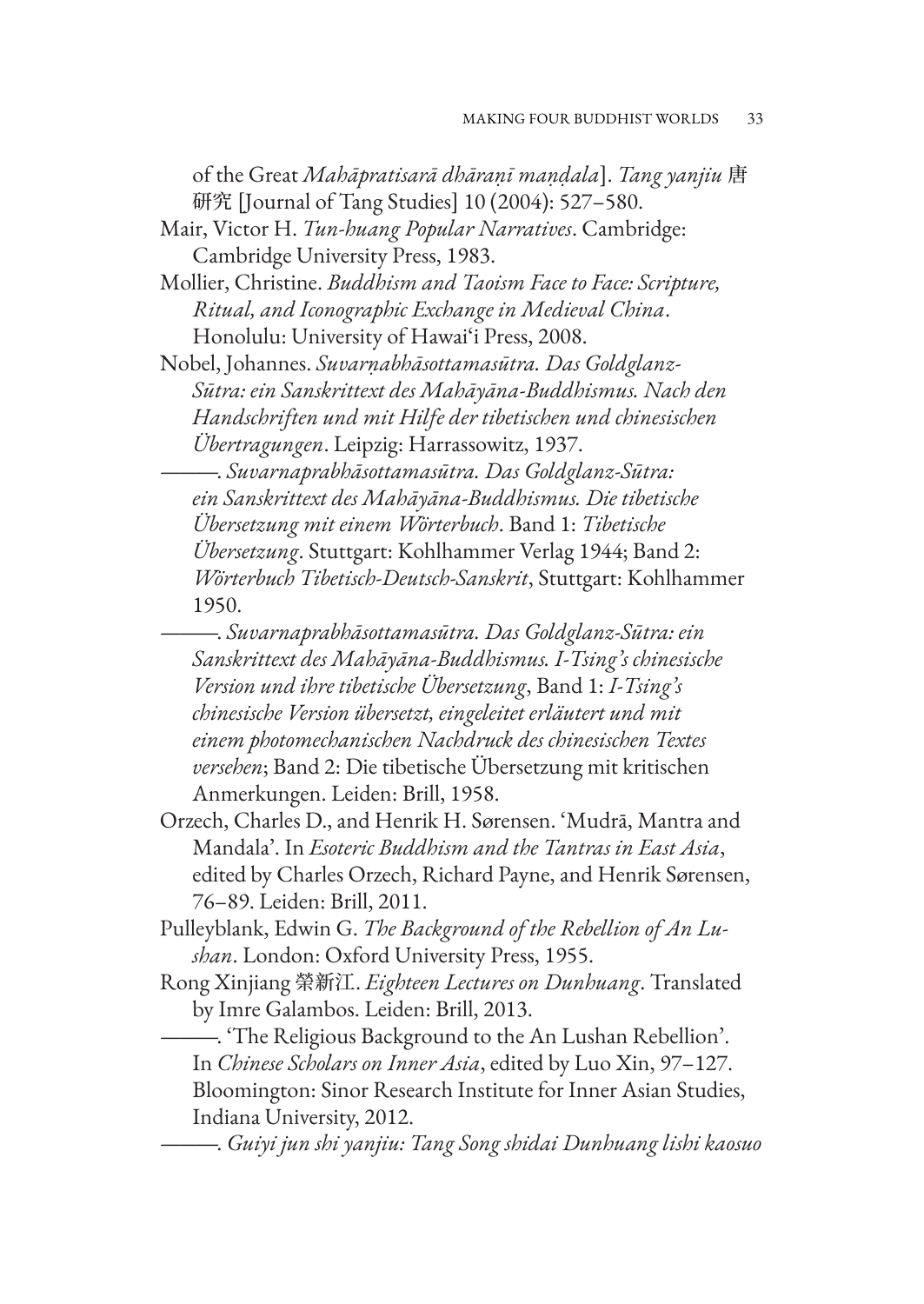歸義軍史研究: 唐宋時代敦煌歷史考索 [A Study of the Guiyi jun History: An Investigation of the History of Dunhuang during the Tang and Song Periods]. Shanghai: Shanghai guji chubanshe 上海古籍出版社, 1996 (reprinted in 2021).

Salguero, C. Pierce. '"On Eliminating Disease": Translations of the Medical Chapter from the Chinese Versions of the Sutra of Golden Light'. *eJournal of Indian Medicine* 6 (2013): 21–43.

- Shimono Akiko 下野玲子. *Tonkō bucchō sonshō daranikyō hensōzu no kenkyū* 敦煌仏頂尊勝陀羅尼経変相図の研究 [A Study on the *Uṣṇīṣa-vijayā Dhāraṇī* paintings from Dunhuang]. Tokyo: Bensei shuppan 勉誠出版, 2017.
- Shinohara, Koichi. 'The Ritual of the Buddhoṣṇīṣa Vijaya Dhāraṇī Maṇḍala'. *Hualin International Journal of Buddhist Studies* 1, no. 2 (2018): 143–182.
- Skjærvø, Prods Oktor. *This Most Excellent Shine of Gold, King of Kings of Sutras: The Khotanese Suvarnabhãsottamasutra*. Cambridge, MA: Department of Near Eastern Languages and Civilizations, Harvard University, 2004.
- Tai Huili 邰惠莉. 'Dunhuang banhua xulu' 敦煌版畫敍錄 [A Descriptive Catalogue of Printed Illustrations from Dunhuang]. *Dunhuang yanjiu* 敦煌研究 [Dunhuang Research] 2 (2005): 7–18.
- Takakusu Junjirō 高楠順次郎, and Watanabe Kaigyoku 渡邊海旭 et al., eds. *Taishō shinshū daizōkyō* 大正新修大藏經 [Buddhist Canon Compiled during the Taishō Era (1912–1926)]. 100 vols. Tokyo: Taishō issaikyō kankōkai 大正一切經刊行會, 1924–1932. Digitized in CBETA (v. 5.2) and SAT Daizōkyō Text Database (https://21dzk.l.u-tokyo.ac.jp/SAT/satdb2015.php).
- Teiser, Stephen F. 'Terms of Friendship: Bylaws for Associations of Buddhist Laywomen in Medieval China'. In *'At the Shores of the Sky': Asian Studies for Albert Hoffstädt*, edited by Paul W. Kroll and Jonathan A. Silk, 154–172. Leiden: Brill, 2020.

———. 'Ornamenting the Departed: Notes on the Language of Chinese Buddhist Ritual Texts'. *Asia Major* 3rd series, 22, no.1 (2009): 201–237.

———. 'Shilun zhaiwen de biaoyanxing' 試論齋文的表演性 [A Preliminary Study on the Performantivity of the Texts of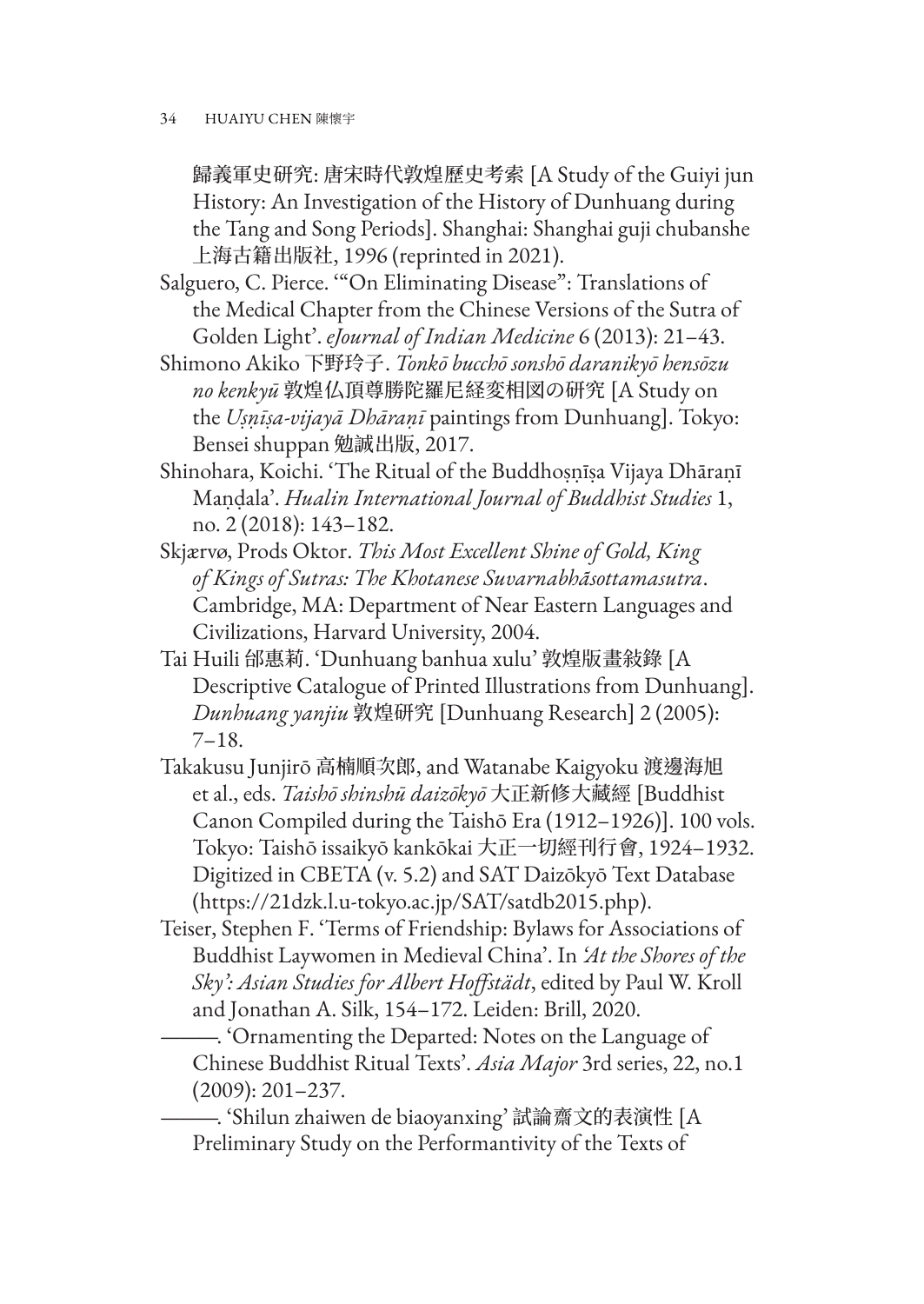Feast]. *Dunhuang Tulufan yanjiu* 敦煌吐魯番研究 [Journal of Dunhuang and Turfan Studies] 10 (2007): 295–308.

———. 'Wei wangzhe yuan: Dunhuang yishi wenlei dingyi chutan' 為亡者願: 敦煌儀式文類定義初探 [Pray for the Deceased: A Preliminary Study on Defining the Genres of Liturgical Manuscripts from Dunhuang]. In *Shengzhuan yu chanshi: Zhongguo wenxue yu zongjiao lunji* 聖傳與禪詩: 中國文學與宗 教論集[Hagiographies and Chan Poems: Collected Papers on Chinese Literature and Religions], edited by Li Fengmao 李豐 懋 and Liao Zhaoheng 廖肇亨, 284–307. Taipei: Zhongyanyuan Zhongguo wenzhe yanjiusuo 中研院中國文哲研究所, 2007.

Wang, Eugene Y. 'Ritual Practice Without Practitioner?: Early Eleventh Century Dhāraṇī Prints in the Ruiguangsi Pagoda'. *Cahiers d'Extrême-Asie* 20 (2011): 127–160.

Wang, Michelle C. *Maṇḍalas in the Making: The Visual Culture of Esoteric Buddhism at Dunhuang*. Leiden: Brill, 2018.

Wang Sanqing 王三慶. 'Cong Dunhuang zhaiyuan wenxian kan Fojiao de zaidihua yinying' 從敦煌齋願文獻看佛教的在地化因 應 [On Buddhist Indigenous Responses from the Perspective of Dunhuang Liturgical Texts]. *Chengda zhongwen xuebao* 成大中 文學報 [Cheng-kung University Journal of Chinese Literature] 21 (2008): 1–40.

Wolf, Arthur P. 'Gods, Ghosts, and Ancestors'. In *Religion and Ritual in Chinese Society*, edited by Arthur P. Wolf, 131–182. Stanford, CA: Stanford University Press, 1974.

Xiang Chu 項楚, ed. *Dunhuang wenxue lunji* 敦煌文學論集 [Collected Papers on Dunhuang Literature]. Chengdu: Sichuan renmin chubanshe 四川人民出版社, 1997.

Xu Juanhui 許絹惠. 'Cong Dawangku kan Cao Yijin huguo tanchang de yiyi: Jianlun Sijiao tianwang wei Jinguangming jing bian de yizhong yangshi' 從大王窟看曹議金護國壇場的意 義: 兼論四角天王為金光明經變的一種樣式 [On the Meaning of Cao Yijin's State Ritual Space for State Protection from the Perspective of the Great King Cave : An Additional Note on the Heavenly Kings of Four Corners as One Model of the Transformation Tableaux of the *Golden Light Sutra*]. *Dunhuang xue* 敦煌學 [Dunhuang Studies] 37 (2021): 75–100.